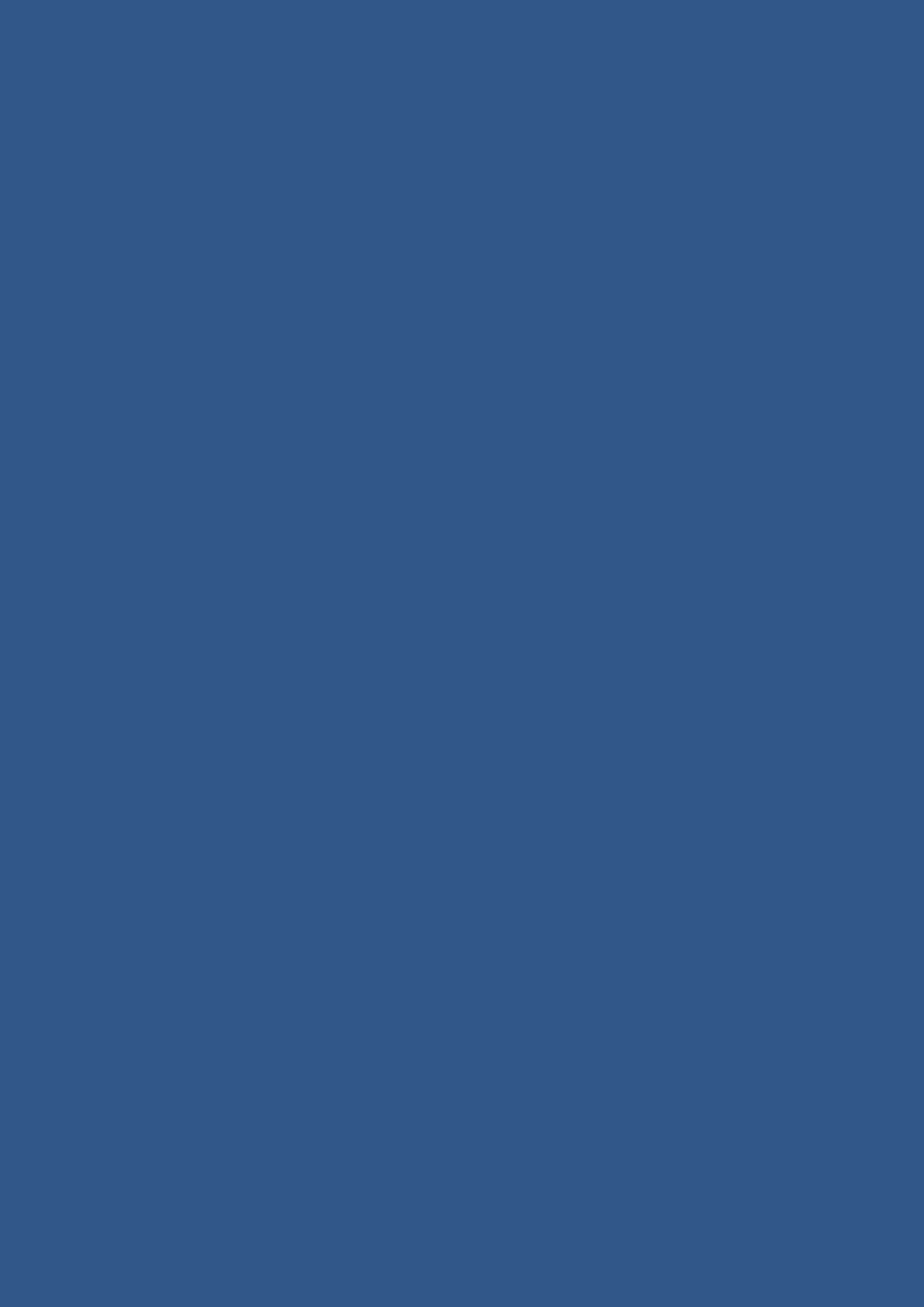## **Contents**

| <b>Executive Summary</b>   |                                               | 1              |
|----------------------------|-----------------------------------------------|----------------|
|                            | <b>Background</b>                             | 1              |
|                            | <b>Research Objectives</b>                    | 1              |
|                            | <b>Research Methodology</b>                   | 1              |
|                            | <b>Key Findings</b>                           | $\overline{2}$ |
|                            | <b>Key Recommendations</b>                    | $\overline{2}$ |
| <b>Introduction</b>        |                                               | 3              |
| <b>Research Objectives</b> |                                               | 4              |
|                            | <b>Overview of the Report</b>                 | 4              |
| 1.                         | <b>Debates on the Atypical Working Scheme</b> | 5              |
| 2.                         | <b>Current Factual Context</b>                | 6              |
| 3.                         | <b>Methodology</b>                            | 8              |
| 4.                         | <b>Findings</b>                               | 9              |
|                            | Summary                                       | 9              |
|                            | <b>Working conditions</b>                     | 9              |
|                            | Gap between contract and reality              | 10             |
|                            | <b>Working time</b>                           | 10             |
|                            | Pay                                           | 11             |
|                            | Lack of safety                                | 11             |
|                            | Immigration status                            | 12             |
|                            | <b>Atypical Working Scheme</b>                | 12             |
|                            | Undocumented                                  | 13             |
|                            | Workers' proposals for change                 | 13             |
|                            | Racism and discrimination                     | 13             |
|                            | Inspection, enforcement and employment claims | 14             |
| 5.                         | <b>Human Trafficking and Forced Labour</b>    | 16             |
| 6.                         | <b>Recommendations</b>                        | 18             |
| <b>References</b>          |                                               | 19             |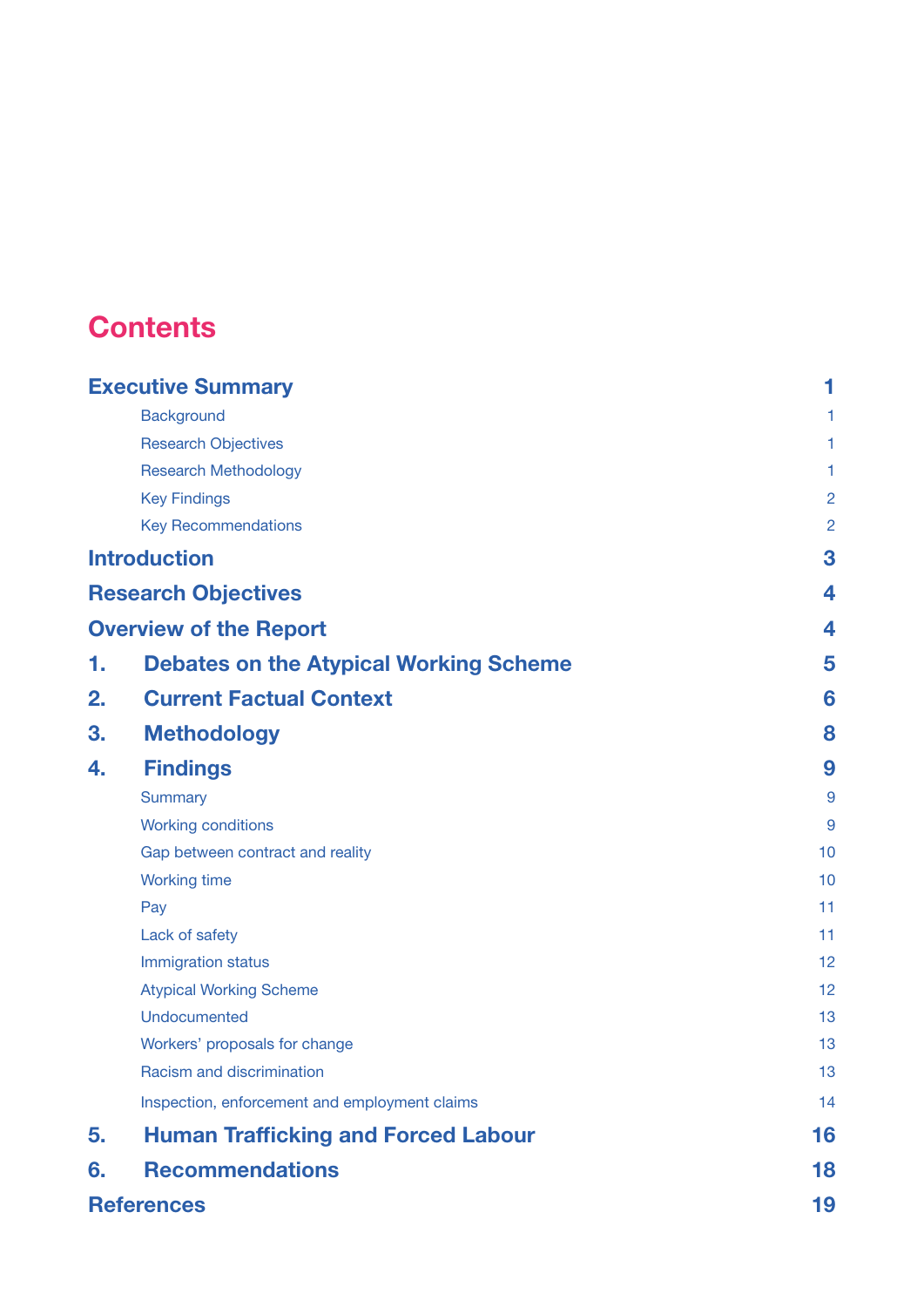## Experiences of Non-EEA Migrant Workers in the Irish Fishing Industry

Working Conditions, Immigration Status and Enforcement

Clíodhna Murphy, David M. Doyle and Stephanie Thompson *Maynooth University Department Of Law*



INTERNATIONAL **TRANSPORT WORKERS' FEDERATION**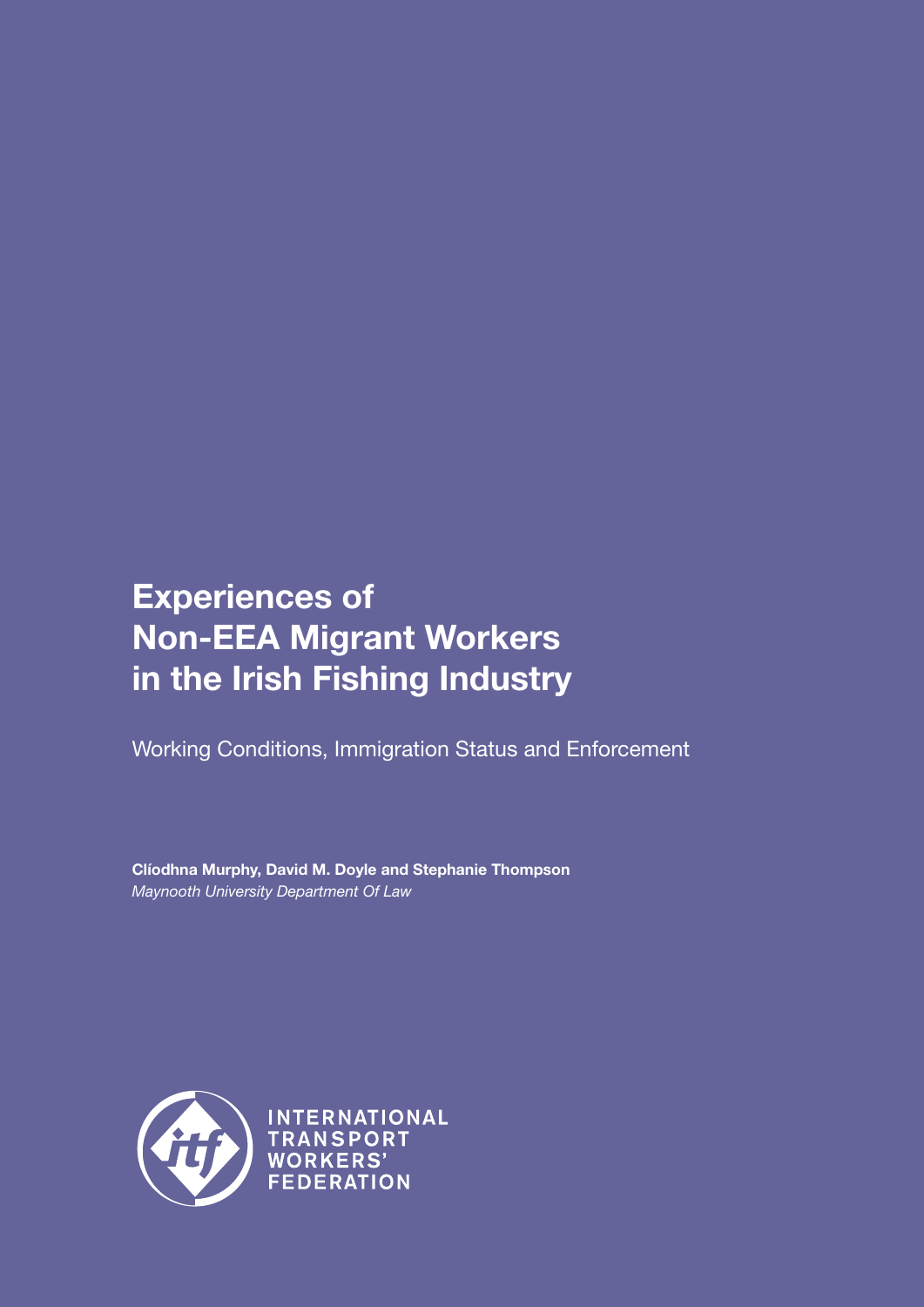## <span id="page-4-0"></span>Executive Summary

### **Background**

This research was conducted at Maynooth University Department of Law by Dr Clíodhna Murphy, Dr David Doyle and Stephanie Thompson. The research was funded by the International Transport Workers' Federation (ITF). The design of this report was funded by Maynooth University (MU).

### Research Objectives

The objective of this socio-legal research study is to assess the current working conditions, immigration status, and experiences of enforcement of non-European Economic Area (EEA) workers in the Irish fishing fleet. This is achieved through the analysis of in-depth interviews with 24 non-EEA workers currently employed in the fishing industry.

### Research Methodology

Our analysis draws on semi-structured interviews conducted with 24 male migrant workers in the Irish fishing industry. Over half the participants had lived in Ireland for 10 years or more. The interviewees were highly skilled fishers and collectively had over 200 years of fishing experience.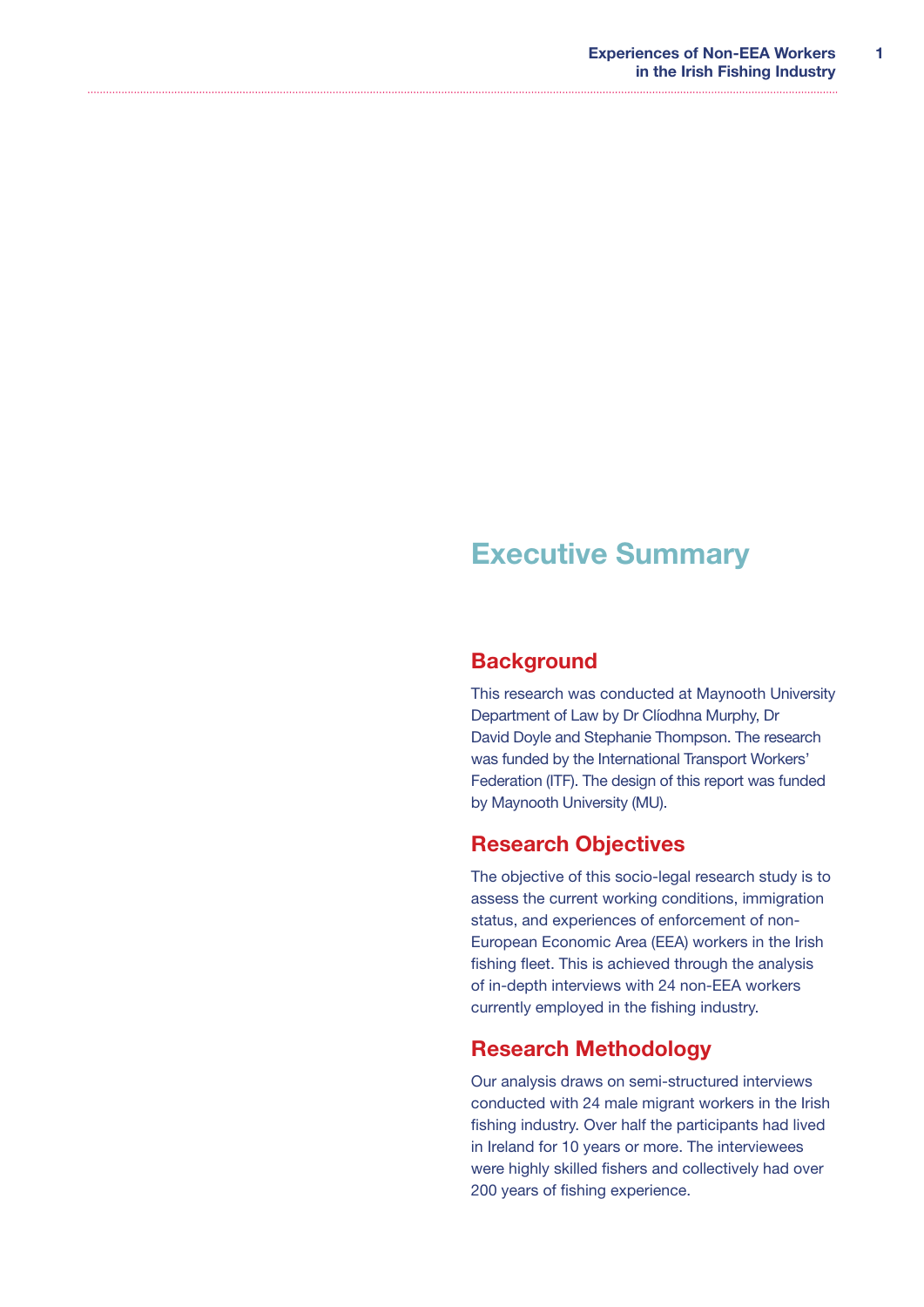## <span id="page-5-0"></span>Key Findings

Extremely long working hours with few breaks, very low wages (often below minimum wage given hours worked), and racist insults and verbal abuse were the common workplace experiences of the majority of those interviewed. Important findings on working conditions include the following:

- 1. Over two thirds of the participants observed that they could work between 15 and 20 hours a day.
- 2. Just one third of participants reported feeling safe on the vessel, although some pointed out that fishing is an inherently dangerous occupation.
- 3. Over half of the participants had been subjected to racial and verbal abuse.

Some participants (5 in total) reported being satisfied overall with their working situation: the key challenge for these individuals was uncertainty around their immigration status and a lack of freedom to change employer or sector.

All but two of the interviewees who had been in Ireland since before 2016 indicated that conditions in the sector had worsened overall since that time. The interviews reveal that the Atypical Working Scheme (AWS) permission (under which the worker is contracted to an individual employer), and the necessity to renew this permission each year, can be used by employers as a means to threaten and exploit workers.

Less than half of the interviewees recalled boats being inspected by the Workplace Relations Commission or anyone else asking about workrelated issues. Fear of losing one's job and work permit, along with language barriers, were key challenges for workers to engaging with employers or inspectors to seek better working conditions.

## Key Recommendations

1. Immigration-related recommendations (to be read together):

- Facilitate access for undocumented migrant fishers to the Department of Justice's planned regularisation scheme.
- Allow applications to vary Stamp 1 permission to Stamp 4 (in accordance with section 4(7) of the Immigration Act 2004) and expedite the consideration of such applications for variations of permission.
- 2. If the AWS is to be retained:
- AWS permits should be granted for the sector rather than tied to an individual employer.
- Review and overhaul the model contract used in the AWS.

3. The Workplace Relations Commission (WRC) and the Marine Survey Office of the Department of Transport (MSO) should perform more outreach work and speak directly to migrant fishers in private as a matter of course. Inspectors monitoring workplace conditions should be accompanied by trained interpreters when interviewing migrant crew.

4. Remove legal barriers to claiming employment rights for undocumented workers.

5. Consider an expanded role for non-governmental organisations in the sector to support workers to make complaints.

6. Investigate and pursue the issue of under-crewing of vessels.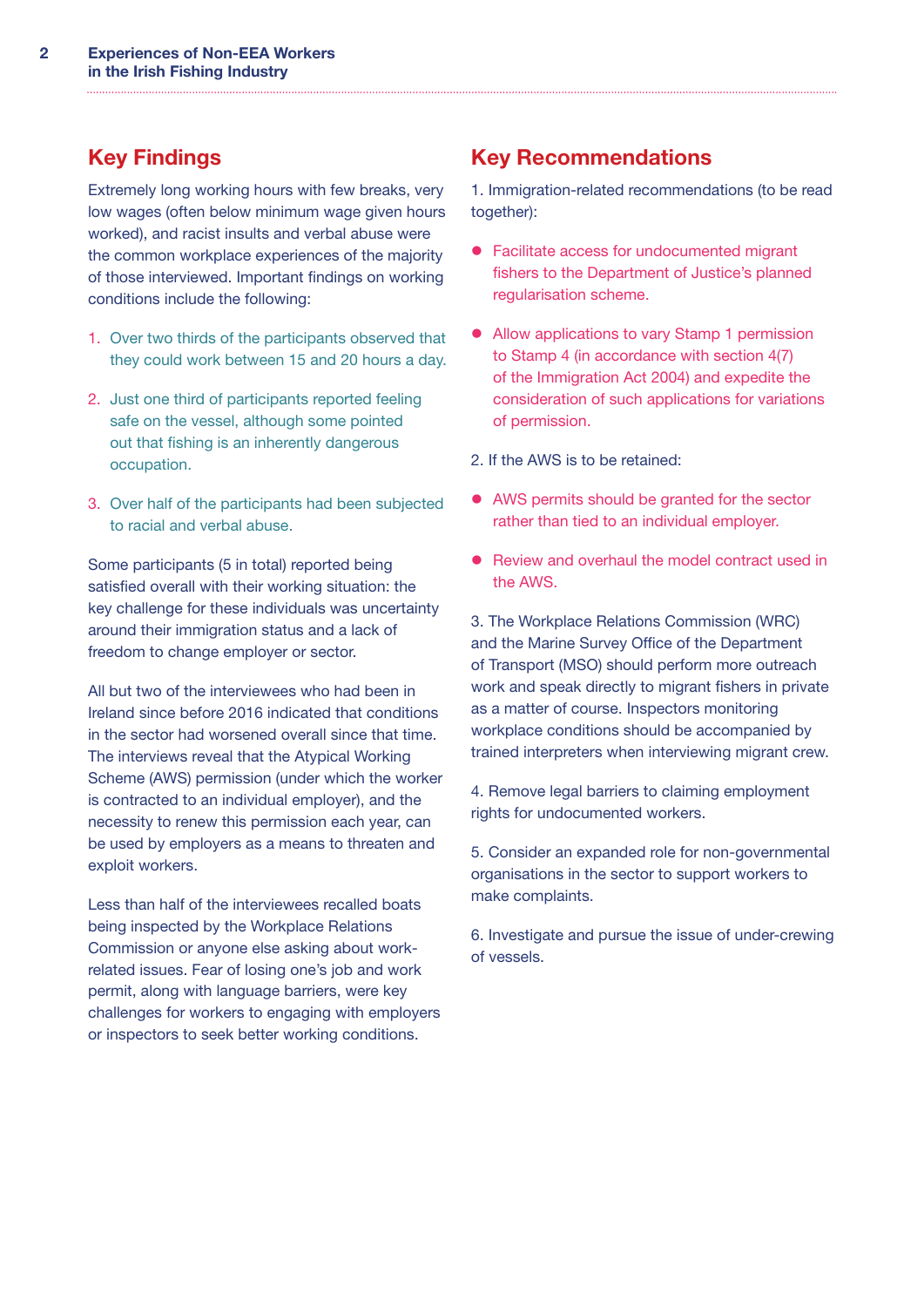## <span id="page-6-0"></span>Introduction

There has been a growing recognition of the risks of labour exploitation. forced labour and human trafficking faced by migrant workers in the fishing industry in recent years. Academic and policy studies in countries worldwide, from New Zealand (Stringer et al. 2015) to Scotland (Jones et al. 2020), have pointed to widespread and systemic poor labour practices in fishing. In some cases, these practices amount to forced labour and trafficking for the purposes of labour exploitation (ILO 2013). It is notoriously difficult to regulate effectively for decent work within the fishing industry, which is informal, isolated, and hazardous (UN FAO 2016: 127).

In Ireland, the spotlight has been on these issues since 2015, when *The Guardian* newspaper reported severe and widespread abuse of migrant workers within the Irish fishing industry (*The Guardian* 2015). Problems identified included workers being confined to vessels unless given permission to go on land; receiving no proper rest days; and being paid less than half the Irish minimum wage. The *Guardian* reports prompted the immediate formation of a Government Task Force and ultimately the adoption of an "Atypical Working Scheme for non-EEA crew in the Fishing Fleet", which sought to formalise and regularise the workers' immigration and employment status. The Scheme was one of a series of regulatory and policy efforts to address the issue. These are discussed in detail in Sections 1 and 2 below.

Despite these State interventions, problems persist when it comes to the effective protection of migrant fishers against labour exploitation. The US Trafficking in Persons (TIP) country report for Ireland 2021 concludes: "Undocumented workers in the fishing industry . . . are vulnerable to trafficking. Migrant workers from Egypt and the Philippines are vulnerable to forced labor on fishing vessels" (USDS 2021).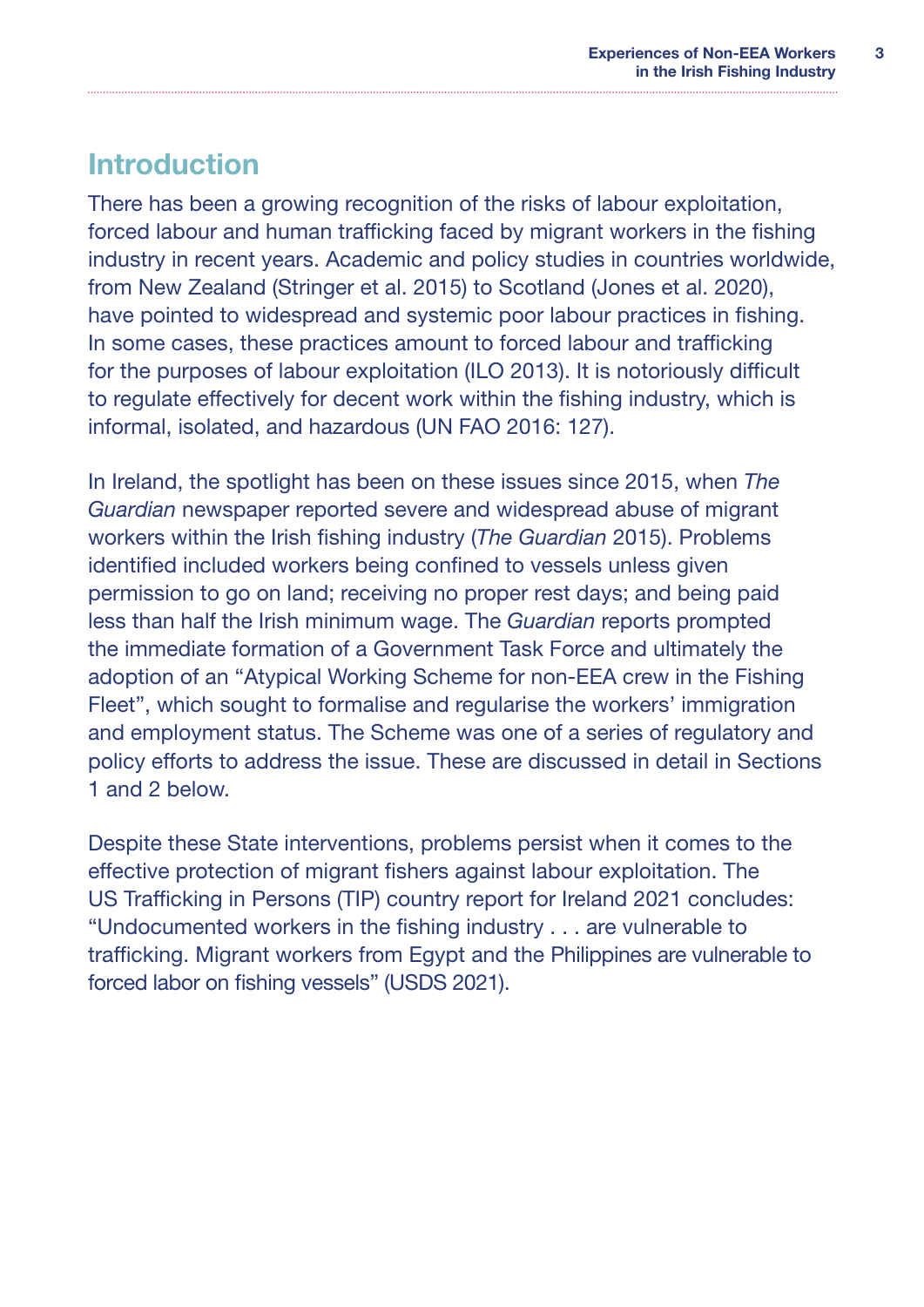## <span id="page-7-0"></span>Research Objectives

The objective of this socio-legal research study is to assess the current working conditions, immigration status, and experiences of enforcement of non-EEA workers in the Irish fishing fleet. This is achieved through the analysis of in-depth interviews with 24 non-EEA workers currently employed in the fishing industry.

## Overview of the Report

Sections 1 and 2 of the report briefly outline the legal and factual context of the research. Section 1 focuses on the Atypical Working Scheme, while Section 2 compiles recent information on regulatory and enforcement activity. Section 3 explains the methodology used. Section 4 sets out the key findings under the headings of 'Working Conditions'; 'Immigration'; 'Racism and Discrimination'; and 'Experiences of Enforcement'. Section 5 explores human trafficking-related issues. The final section contains a set of practical recommendations to address the issues raised by the participants' experiences.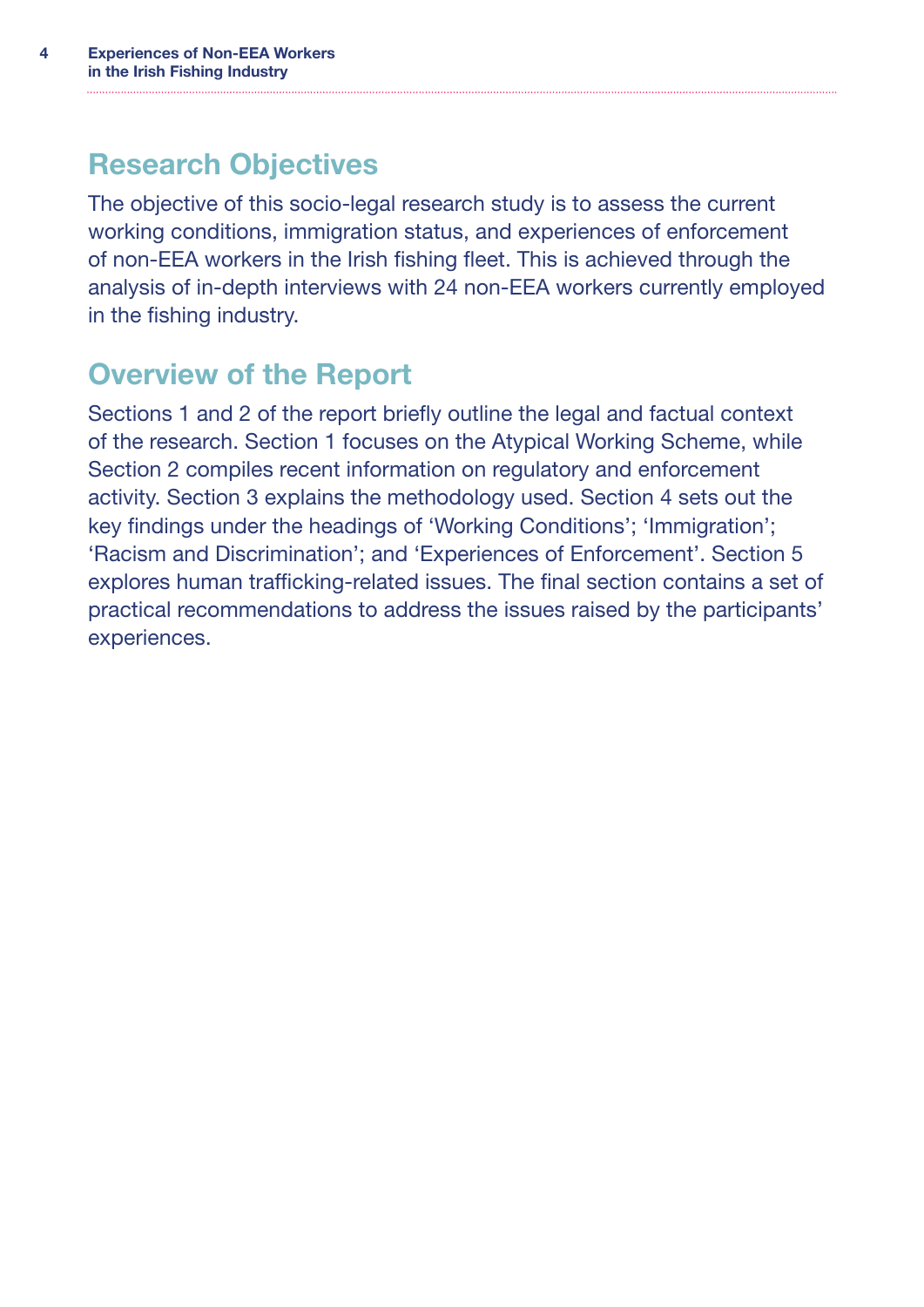## <span id="page-8-0"></span>1. Debates on the Atypical Working Scheme

The aim of the Task Force on Non-EEA Workers in the Irish Fishing Industry was to put in place a "comprehensive regulatory environment covering all aspects of the employment of non-EEA workers" (Task Force 2015: 15). The Task Force proposed a holistic approach, with its centrepiece the atypical scheme of work permits for non-EEA fishers (referred to as 'migrant workers' or 'migrant fishers' in this report).

Under the Atypical Working Scheme (AWS), there were 500 twelve-month renewable permits made available, first to existing members of the fleet and then (from July 2016) to external applicants. The Scheme is limited in scope to the Polyvalent, Beamer and Specific segments of the Irish sea-fishing fleet (the 'whitefish' fleet) and to vessels above 15m in length. This would relate to approximately 180 vessels out of the entire fleet of approximately 1,900.

Some key features of the Scheme include the following:

- In order for a permit to be granted, the seafishing boat licence holder (employer) must enter into a certified contract of employment with the crew member, which includes the right to a safe working environment, regular breaks and rest periods, annual leave and payment of statutory minimum wage, enforceable in Irish law in the usual way.
- **•** If either the employer or employee breaches the contract, the permit is revoked and no further atypical worker permission should be granted to the party in breach.
- A crew member may enter a new contract of employment with another employer, with any change subject to the same conditions as a new application under the scheme.

Accompanying reforms included the adoption of an inter-agency Memorandum of Understanding between the key enforcement bodies to streamline the effective enforcement of health and safety, marine, and employment regulations in the sector; and a programme of inspections of fishing vessels by the WRC labour inspectorate.

However, since 2016, a range of highly respected international, regional and domestic bodies have expressed concerns about the operation of the AWS and inadequate safeguards against trafficking and exploitation. These include:

- Four UN human rights experts who wrote jointly to the Government (UN Special Rapporteurs 2018);
- The Council of Europe Group of Experts on Trafficking in Human Beings (GRETA 2017);
- The Oireachtas Joint Committee on Business, Enterprise and Innovation (2017); and
- The US Department of State's Office to Monitor and Combat Trafficking in Persons (USDS 2020; USDS, 2021).

In 2018, the International Transport Workers' Federation (ITF) sought an injunction restraining the issue or renewal of permits under the AWS, on the basis that the Scheme facilitated trafficking for the purposes of labour exploitation. The resulting settlement agreement in 2019 (between the ITF, various Government Departments and the WRC) provided for a further series of reforms to the AWS, including the requirement to provide the fisher with the contract in a language which they understand, the amendment of the model contract, and the clarification of the right to change employer (Department of Justice et al. 2019).

Despite the 2019 reforms, the 2021 US TIP Report cites expert views to the effect that non-EEA migrant fishers were at even greater risk following the amendment of the Scheme because the Government failed to enforce the amended rules of the scheme, no longer identified trafficking victims, and had begun revoking the status and associated protections against previously identified trafficking victims within this sector (USDS 2021).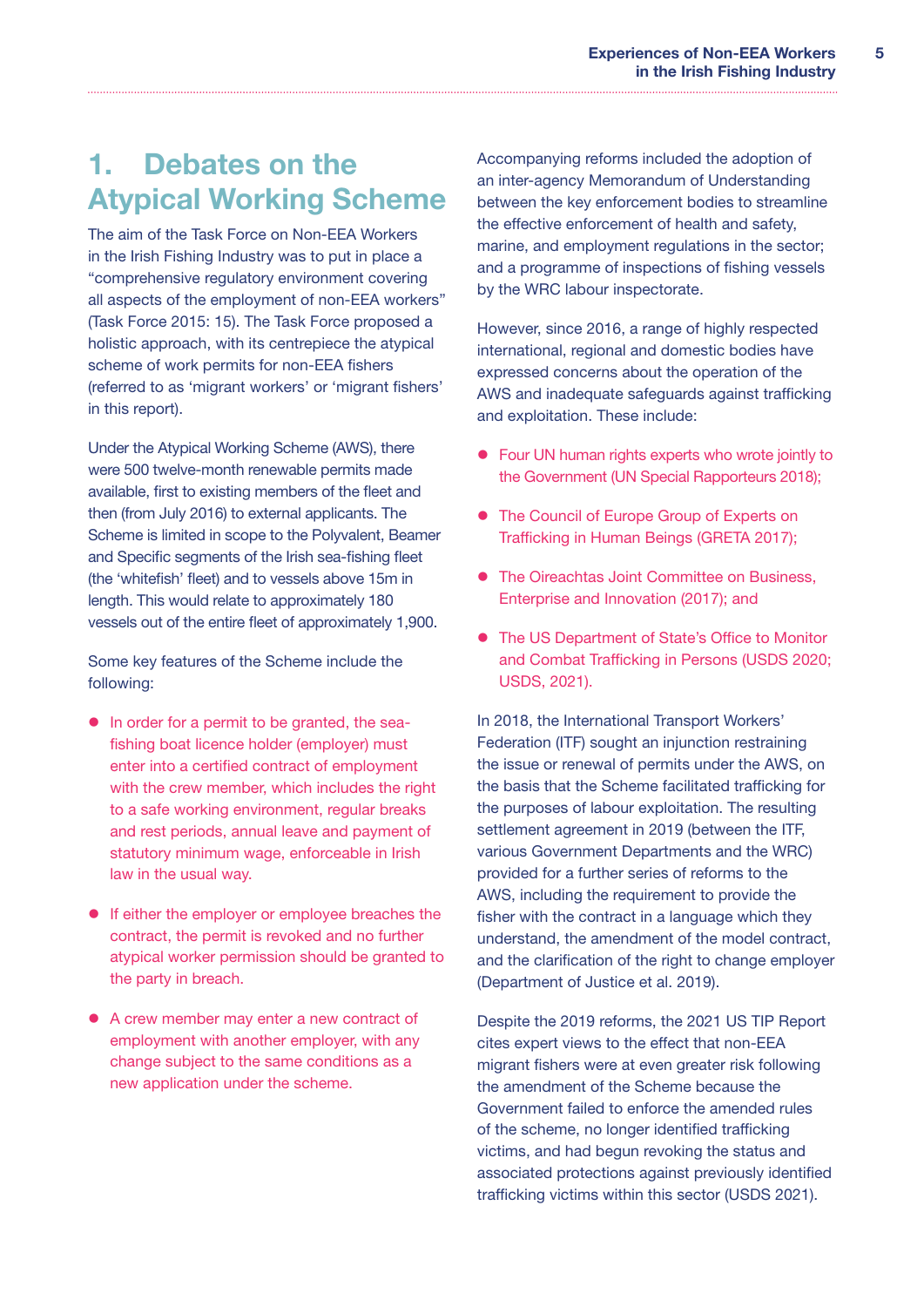<span id="page-9-0"></span>In contrast, the Department of Justice view in 2020 was that "changes to the atypical work permit scheme have led to a very significant reduction in abuses reported in the off-shore fisheries industry as compared with previous years" (Department of Justice 2020). In 2021, the Minister of State for Criminal and Civil Justice stated that "No evidence has been found to support the allegations of widespread human trafficking in the fishing industry" (Department of Justice 2021).

## 2. Current Factual **Context**

State responses to parliamentary questions, and to questionnaires circulated by the researchers, have provided a clear picture of the current factual context relating to the AWS and surrounding regulatory enforcement. We outline some of the key points in this section.

According to the Department of Justice, at the end of December 2019, there were a total of 230 individuals holding valid letters of permission under the Scheme (Parliamentary Question (PQ), 14th July 2021). Of this group, 61 have not renewed their permission under the Scheme since that time, although the Department notes that anyone who received a permission under the Scheme in late December 2019 would have been eligible for the automatic extensions of immigration permissions granted as a result of the pandemic, on the same terms and conditions as their original permission.

The Department of Justice provided the following table, giving a break-down of nationalities of current holders of valid letters of permission, as of 16th June 2021:

| Philippines         | 111  |
|---------------------|------|
| Egypt               | 48   |
| Ghana               | 28   |
| Indonesia           | 28   |
| Other nationalities | 12   |
| Total               | 1227 |

In relation to immigration and long-term residency, the Department of Justice's stated position is that "holders of Atypical Working Scheme permits do not meet the eligibility criteria for conversion to a Stamp 4 permission under the Long-Term Residency administrative scheme operated by the Department". AWS permit-holders are eligible to apply for naturalisation after 5 years (PQ, 14th July 2021).

The Department of Justice reiterates that "(i)nvestigation and prosecution of breaches of employment law is a matter for the Workplace Relations Commission". The Department confirmed on 14th July 2021 that it has not been made aware of any confirmed breaches of contract requiring the barring of a vessel owner from employing future individuals under the AWS. This is at odds with the fact that hundreds of employment contraventions have been detected by the WRC (see below). The AWS provides that "Where the contract is breached by the licence holder (employer), no further Atypical Worker Permission will be made available for the purposes of employment to the licence holder (employer)".

Information provided by the Workplace Relations Commission indicated that 454 fisheries inspections have now been undertaken by WRC Inspectors since the introduction of the AWS, with 323 contraventions detected (PQ, 16th June 2021). In the 12-month period to 31st May 2021, 43 contraventions of employment rights or employment permits legislation were detected in the fisheries sector. These contraventions are categorised as follows:

- Failure to grant Annual Leave and Public Holiday entitlements (11)
- $\bullet$  Unauthorised deductions from wages (3)
- Failure to cooperate and/or comply with a lawful direction (9)
- Failure to pay the National Minimum Hourly rate of pay (3)
- **•** Employment of fishers without permission (5)
- Contraventions of Atypical Worker Scheme (3)
- Contraventions of Working Time Regulations (referred to Department of Transport) (8)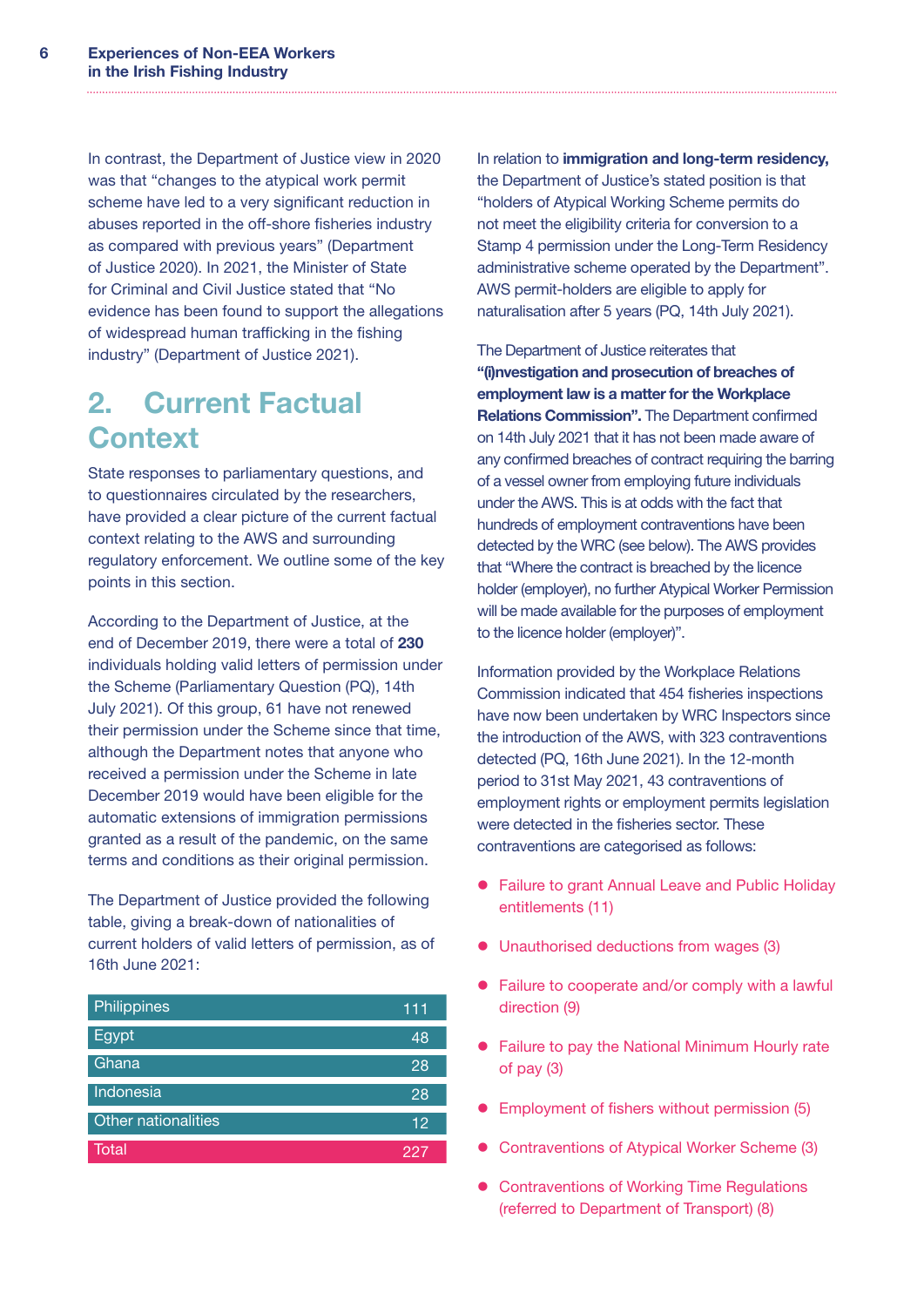• Contravention of safety training regulations (referred to Department of Transport) (1)

The lack of separation between employment and immigration enforcement functions in Ireland has long been criticised as problematic in terms of the protection of migrant workers (MRCI 2019; Murphy et al. 2020). Stated WRC policy is to bring prosecution proceedings in all cases where non-EEA employees (in any sector) are employed without a valid permission to work. The WRC notes that the prosecution of fishing vessel owners indicates the seriousness of the offence of employing a non-EEA national without permission and, together with effective enforcement, has the objective of disincentivising exploitation and noncompliance with employment law and the AWS. In practice, boat owners are advised, on receiving notification that prosecution proceedings will be initiated, that, in order to avoid future prosecution for further offences they should immediately ensure that all non-EEA nationals have valid permission to work in the State and submit documentary evidence/proof of compliance, for example, evidence of permission to work or cessation of employment of the person found to be working without permission (WRC Queries Relating to Non-EEA Workers, 2021). This means that some migrant workers may risk losing their job as a result of WRC inspections.

The Marine Survey Office of the Department of Transport (MSO), which is currently solely responsible for the enforcement of relevant working time rules on fishing vessels, confirmed that it had to date received 28 referrals from the WRC in relation to working time issues, resulting in the identification of deficiencies in 16 cases (PQ, 16th June 2021). The MSO noted in responses to a questionnaire circulated by the researchers (on file with the authors) that the MSO has achieved very significant positive outcomes for many fishers over the years especially in cases where their living and working conditions on foreign flagged fishing vessels may not have complied with the requirements.

On the issue of working time, it should be noted that Ireland is subject to EU rules on maximum hours of work and minimum hours of rest for fishermen. These rules are contained in Directive 2017/159, which in turn implements the social partners' agreement concerning the implementation of ILO Convention No. 188 (Work in Fishing). Article 11(b) of that Agreement, concerning working time, was purportedly transposed by the European Union (International Labour Organisation Work in Fishing Convention) (Working Hours) Regulations 2019 ('SI 672 of 2019').

The fragmented nature of enforcement of labour protections for fishers has been frequently criticised in the past (e.g., MRCI, 2017). It is understood from responses to PQs and responses to a questionnaire circulated to the WRC by the researchers (on file with the authors) that the Department of Enterprise, Trade and Employment has consulted with the Department of Transport and that both Departments support the proposal to confer jurisdiction to investigate complaints of violations of working time rules relating to employees engaged on fishing vessels to the WRC's Adjudication Service. This would be a welcome development, especially in terms of streamlined and fully co-ordinated enforcement of working time and minimum time rules and in light of a recent Labour Court ruling in an ongoing case that it does not have jurisdiction in relation to the working time rules contained in Directive 2017/159.

In terms of **human trafficking**, while the WRC does not have an express statutory role under Irish Human Trafficking and Forced Labour legislation, the WRC is represented on the National Structures established to combat Forced Labour and is also a member of the High-Level Group on Combatting Trafficking in Human Beings established by the Anti-Human Trafficking Unit of the Department of Justice and Equality (DJE). WRC Inspectors have received training from An Garda Síochana in the identification of the indicators of Trafficking of Human Beings and work closely with An Garda Síochána in terms of the reporting of potential immigration and human trafficking issues encountered during inspections (WRC Queries Relating to Non-EEA Workers, 2021). Although recognising the importance of the issue, the MSO does not see a role for itself in addressing human trafficking or other alleged crimes. However, the MSO notes that it works with An Garda Síochána and would report any anomalies (MSO Queries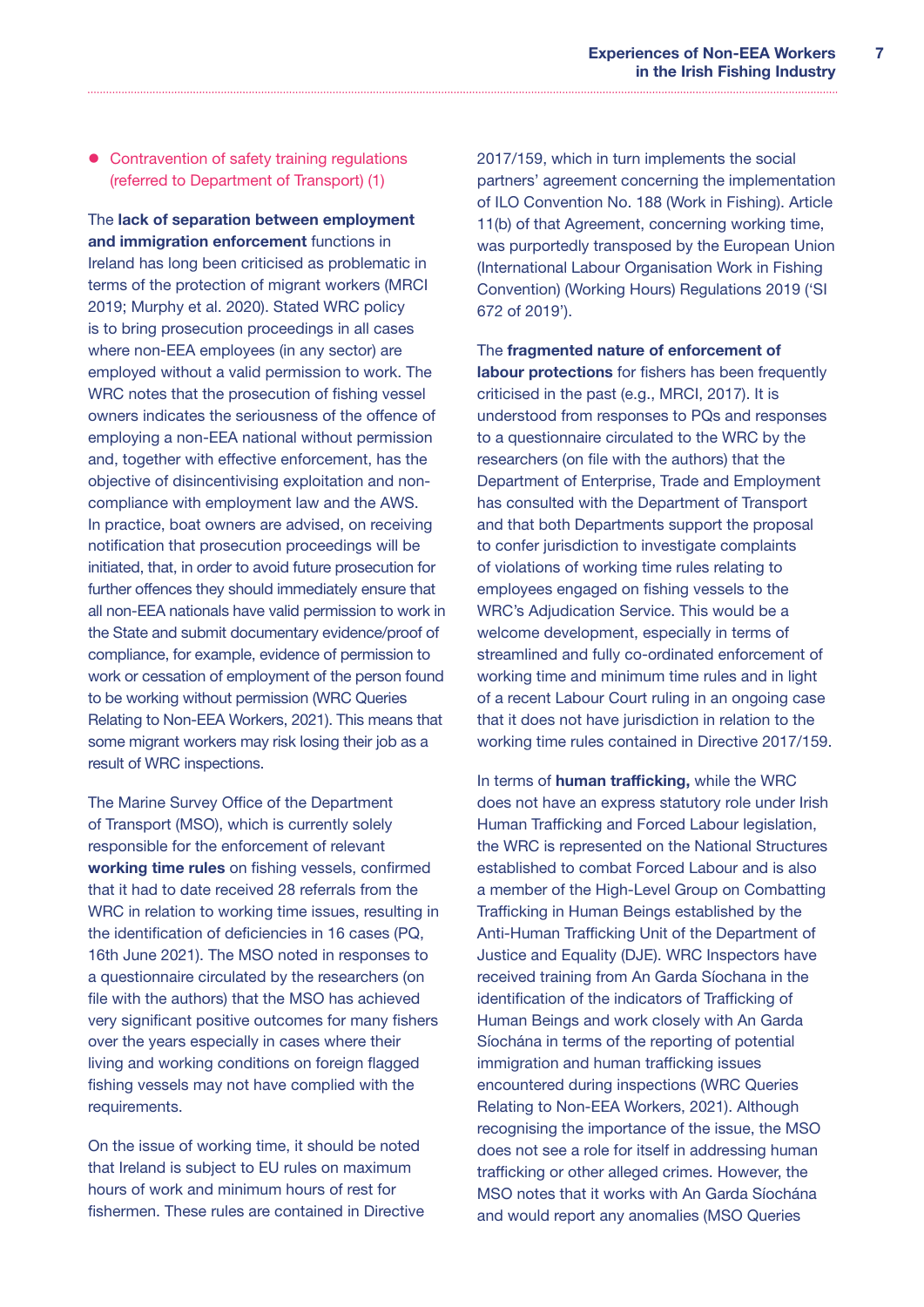<span id="page-11-0"></span>Relating to Non-EEA Workers, 2021b).

## 3. Methodology

Our analysis draws on semi-structured interviews conducted with 24 male migrant workers in the Irish fishing industry. The "underlying power disparities and sources of leverage used to create and sustain servitude can affect men, women and children alike – whether documented or undocumented, skilled or unskilled" (Chuang 2014: 640) and the majority of the participants in this study were very skilled but in a precarious immigration situation at the time of the interview.

These fishers – unlike other migrant workers who "tend to be concentrated in low-paid, low-skilled and often undervalued jobs" (ILO 2014: 19) – were highly skilled and experienced in the fishing industry. One man noted, for instance, that "from the day like he is born he started fishing, fishing is his life" (T18), while another participant recalled that his "father used to have a fishing boat" (T7). Over 70% of the interviewees had more than 5 years of fishing experience and collectively these fishers had worked for over 200 years in the sector.

These interviewees were recruited by a staff member of the International Transport Workers' Federationa (ITF) and the duration of the interviews ranged from 34 to 76 minutes.

The research was conducted during the ongoing COVID-19 global pandemic and regrettably the unprecedented public health crisis made the physical interviewing of all of these workers a practical impossibility. Accordingly, the majority of the interviews were conducted remotely by telephone, while a small number of interviews were conducted in person at the offices of the ITF and Maynooth University (MU) in compliance with public health regulations and advice. The vulnerability of the interviewees was a primary concern and the interviews were conducted in line with international best practice and as sensitively as possible. Ethical approval was granted by the MU Research Ethics Committee.

The majority of the interviewees had limited knowledge of English, which was not their first language. Although cross-language research is a "challenging and complex endeavour" (Williamson et al. 2011: 392-3), the Migrant Rights Centre Ireland (MRCI), in its 2017 Report, *Left High and Dry: The Exploitation of Migrant Workers in the Irish Fishing Industry*, noted that language is a "significant barrier for migrant workers in accessing information on their rights". This finding underscored the importance in accessing language interpretation services in order to communicate with these workers as the research team did "not have the language skills necessary to communicate with a linguistically diverse population" (Almalik et al. 2010: 253). Accordingly, the services of professional interpreters – with existing working relationships with the university and who adhere to a defined code of ethics – were utilised in the majority of the interviews conducted for this report.

Finally, it is important to highlight that these perspectives, *derived from the participants' themselves*, may not be representative of the experiences of all fishers in the Irish fishing fleet. Moreover, this report does not suggest that migrant fishers endure sub-standard working conditions and discrimination on every Irish boat. As one participant put it, "there were some bosses that were very good and some that were bad" (T3, with similar sentiments or some positive experiences reported in T5, T11, T10, T17, T19, T21).<sup>1</sup> Rather, by adopting this 'bottom-up' approach, this report aims to provide a nuanced understanding of the experiences of this cohort of migrant workers in the fishing fleet in Ireland.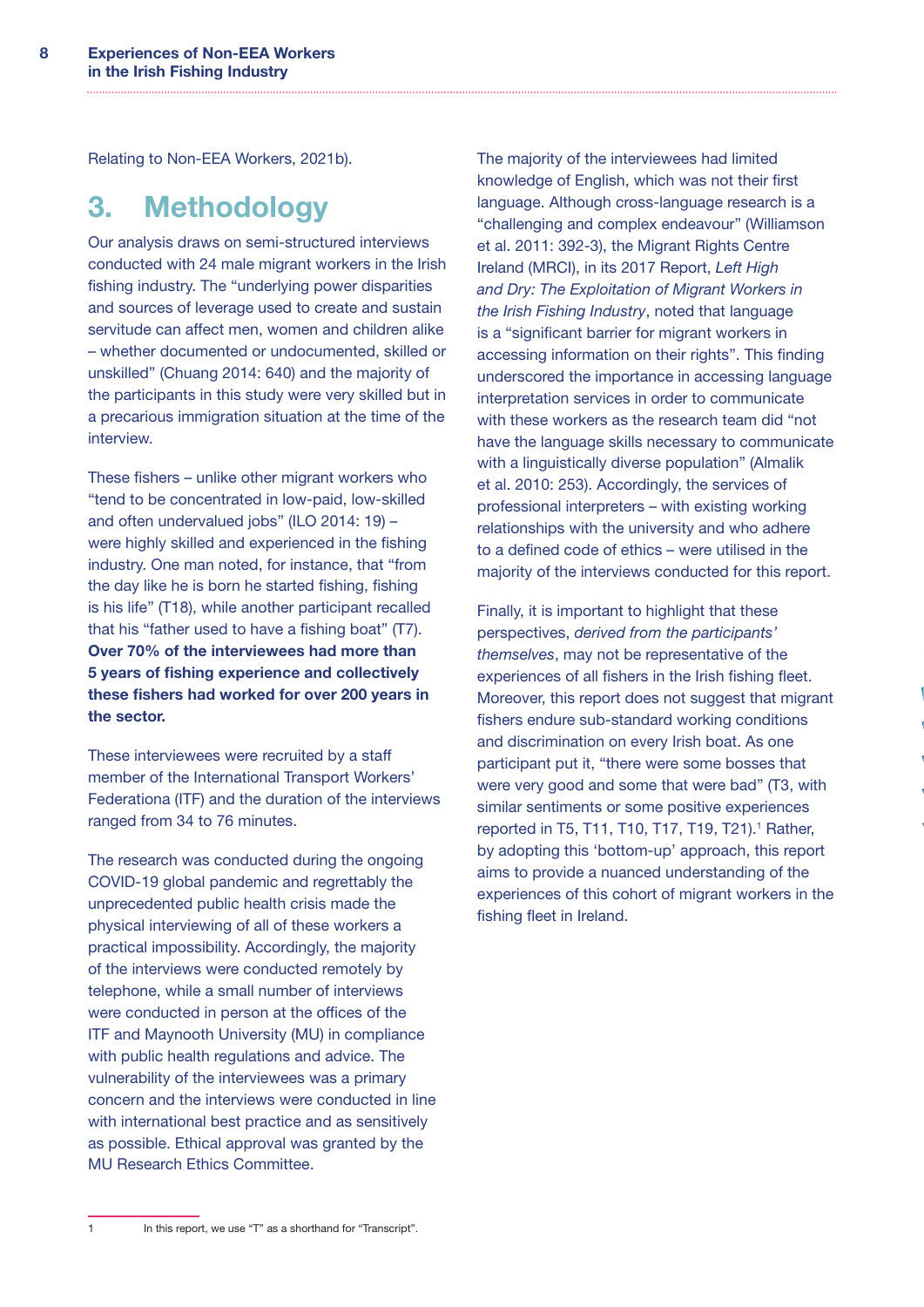## <span id="page-12-0"></span>4. Findings

### **Summary**

Overall, the interviews indicate that working conditions in the fishing sector have not significantly improved since the last qualitative study conducted by MRCI in 2017. Extremely long working hours with few breaks, very low wages (usually below minimum wage given hours worked), racist insults and verbal abuse were the common experiences of the overwhelming majority of those interviewed. In the words of one participant:

"What is happening is many, many people are… absolutely living and working in miserable conditions and getting very, very low paid" (T12).

Some participants (5 in total) reported being satisfied overall with their working situation. Two interviewees described their skippers as "a gentleman" (T17) and "a friend" (T10), respectively. The key challenge for these individuals was uncertainty around their immigration status and a lack of freedom to change employer or sector (e.g. T16, T17, T19).

All but two of the participants who were familiar with the AWS indicated that conditions in the sector had worsened overall since 2016. There are two key issues identified:

- 1. The AWS contract, which ties the worker to an individual employer, and the necessity to renew the contract, can be used by boat owners as a means to threaten and exploit the workers (e.g., T1, T3, T4, T5, T11, T14, T18, T20).
- 2. The AWS contract, which is based on the model of an average working week, does not appear to fit with working practices in the industry and results in lower pay for workers with a contract of employment or undocumented workers than those working on a 'share' basis.

In terms of inspection, enforcement and complaints, most participants reported little or no engagement with the labour inspection process. Fear of losing one's job and work permission, along with language barriers, were the key challenges for workers to engaging with employers or inspectors to seek better working conditions. There appear to be similar barriers to seeking legal advice.

### Working conditions

The fishers interviewed for this study, similar to migrant workers in other sectors and jurisdictions, experienced "excessive and irregular working hours, underpayment of wages, non-payment of compensation for overtime or weekend work, control and isolation" (Ollus 2016: 30). The workers reported a variety of employment-related issues which would constitute violations of the relevant legislation in terms of employment; working time; minimum wage; paid annual leave; equality; and dismissal.

Undocumented workers appear to experience the biggest power imbalance with their employer, reporting that they had to settle for whatever conditions the employer was willing to offer:

> "whatever he gives I take, and sometimes whatever I get is not equivalent of my work". (T9).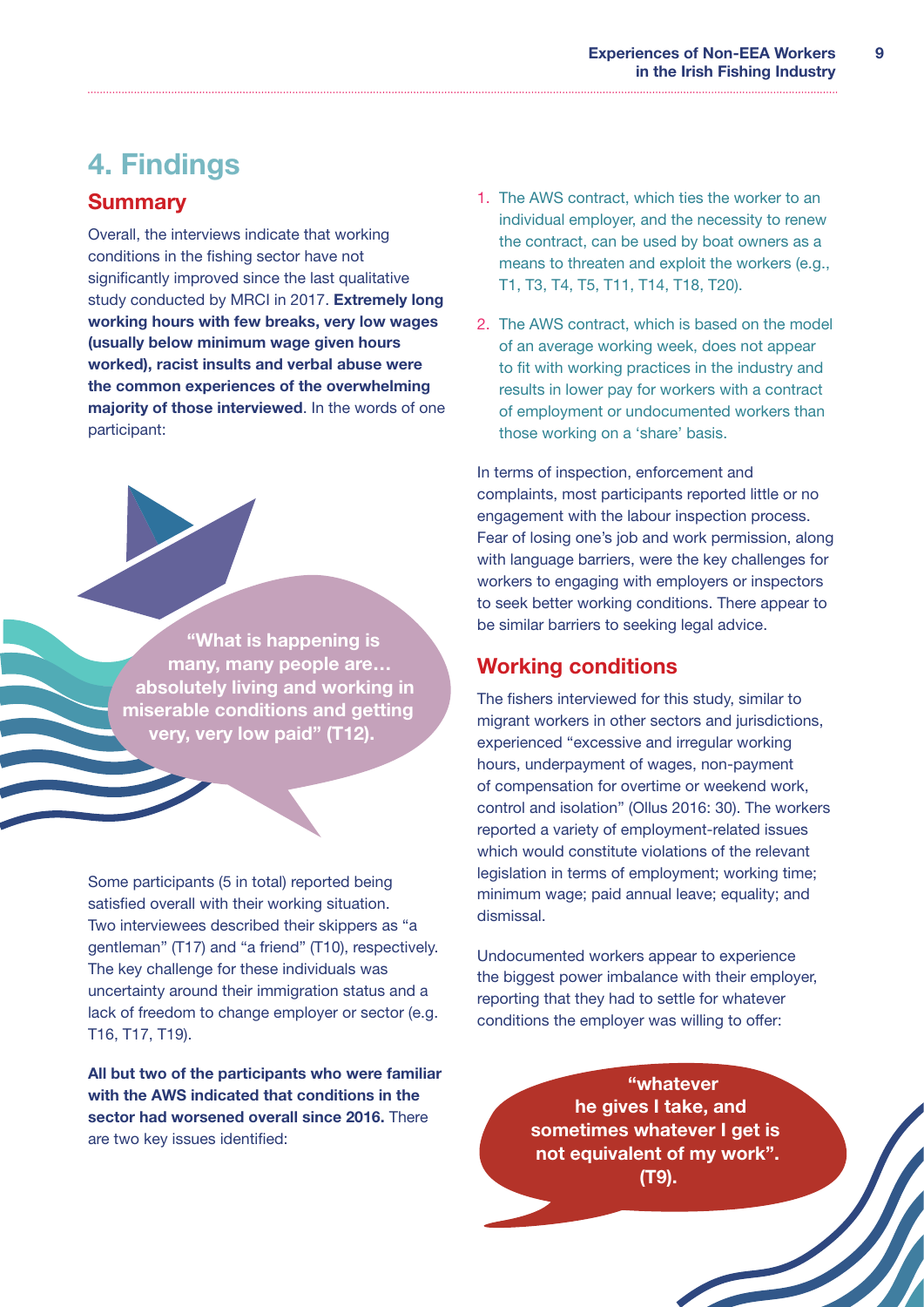<span id="page-13-0"></span>However, the rules of the AWS also do not sufficiently empower fully documented employees to demand decent working conditions. In fact, AWS permit-holders noted the negative effects of the Scheme on working conditions: "especially after work permit it changed into worse, worse, worse with doubles" (T18).

At the severe end of the spectrum, workers reported issues including:

- withheld wages (T18)
- work performed under threat of dismissal and deportation (T1, T3, T4, T5, T11, T14, T18, T20)
- $\bullet$  being forced to live on the boat without sufficient food (T6)
- severe harassment on the basis of race and religion (T1, T2, T3, T4, T5, T12, T13, T16, 18, T20), and
- **•** summary dismissal (T16).

### Gap between contract and reality

Many workers with employment contracts and AWS permissions observed that, there is a huge gap between the contract and the real conditions of the job (T12, T20). The following quote illustrates the perceived lack of integrity of the contract:

The contract was often seen as "for show" (T11), particularly when it comes to working hours (T18).

### Working time

All of those interviewed reported working very long hours with insufficient breaks. Many of the men who indicated that they worked long hours did observe that, in fishing, it is usual to work long hours for a period of a week or two and then not to work again for a period.

Over two thirds of the participants observed that they could work between 15 and 20 hours a day (21 participants).

While the availability of breaks depended on what was happening on the vessel at a given time, some interviewees drew particular attention to the lack of adequate rest time and breaks. 3 workers, for example, described receiving no breaks during 14 or 15-hour shifts (e.g. T20); others emphasised a complete lack of sleep during busy periods on the vessel (T1, T4). Another man remarked: "There is no rest in this job" (T7). These recollections mirror the experiences of fishers in other jurisdictions, such as Thailand, where workers may be subjected to long hours, frequently without adequate breaks, for seven days a week (Beatty 2016: 1114). Some participants made the important point that vessels can be under-crewed, resulting in longer working hours for all and less time for breaks:

" . . . most of the time it was very bad treatment . . . Long hours, long hours, sometimes one week no sleep just working". (T19)

are only three crew on the ship, we are not like other ships that have five or six people, so it needs all of us to do the work because we have to bring it down to the fridge as well and if he just wants to sleep then he needs someone to go and watch the ship instead of him and we tell him we are busy right now and he just pulled me and tell me I need to watch the ship" (T1).

"we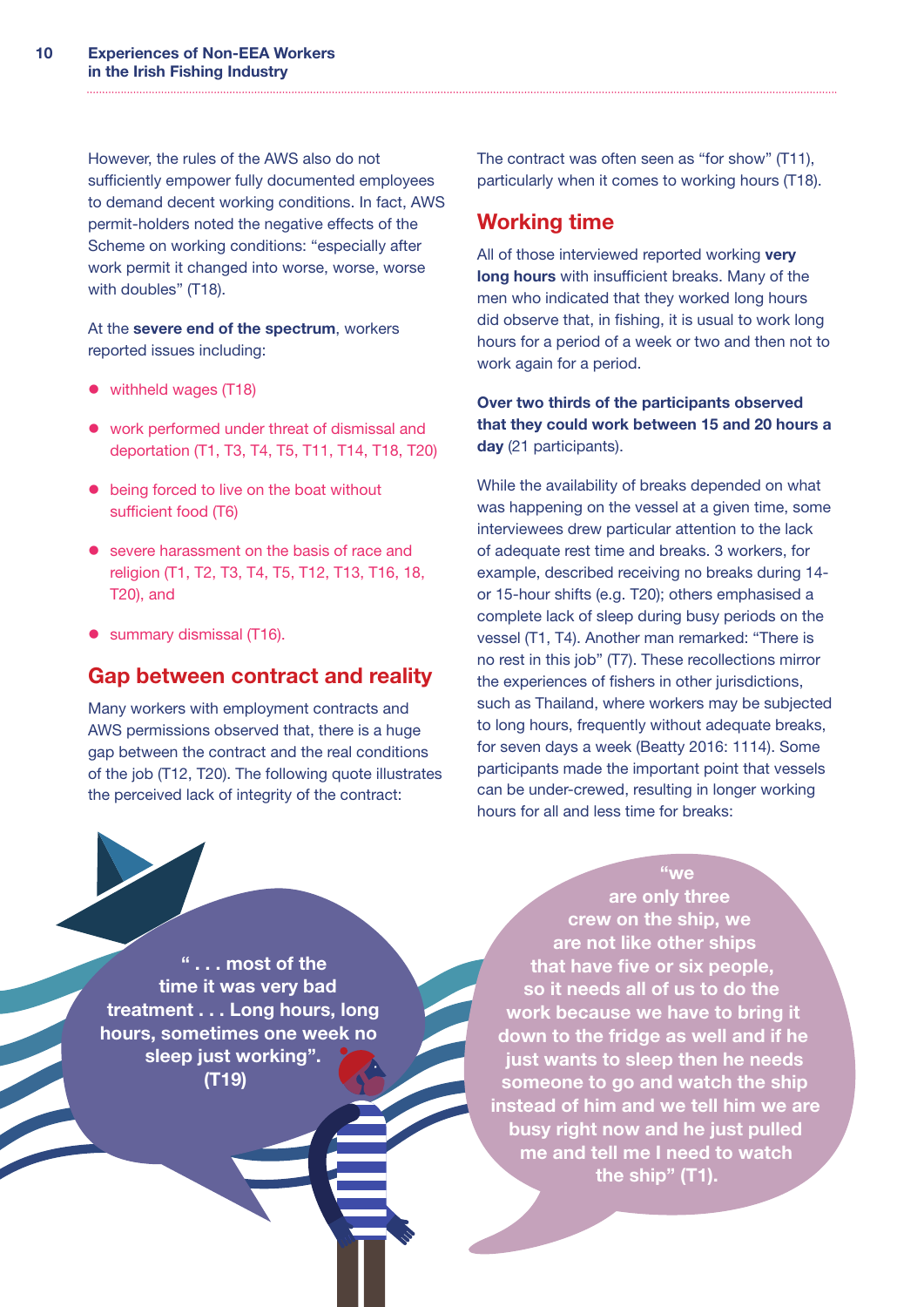#### **Experiences of Non-EEA Workers in the Irish Fishing Industry 11**

### <span id="page-14-0"></span>**Pay**

Another commonly reported problem by migrant fishers in the Irish fishing fleet related to payment. In 2016, the Low Pay Commission reported that "there is some evidence to suggest that illegal payment of sub-minimum wages occurs in Ireland and that migrant workers are particularly susceptible" (Low Pay Commission 2016: 46) and this was borne by the interviewees out in this study.

Pay varied widely between the participants but taking into account the reported number of hours worked, it appears that failure to pay the national minimum wage is common.

It appears that workers on the AWS usually receive the agreed payment under the contract (usually receiving €1500-€2000 per month) but often work many more hours per week or month than agreed, meaning that they, in fact, earn much less than minimum wage:

- "The owner actually letting you to work double with tough conditions" (T12).
- "after the calculation of tax deduction all of these are the extra hours payments and the overtime working hours . . . less than eight euro hour" (T22).

This problem has persisted despite the amendment of the model AWS contract in 2019 to expressly state that "The Employee will be paid for every hour worked at an hourly rate not less than the national minimum hourly rate of pay".

A lack of certainty as to how many hours had actually been worked, how much was to be paid, and how net pay was calculated was a consistent theme throughout the interviews. One interviewee summarised his position as follows:

"I am not sure I never actually knew how much I am making, they wouldn't give us the payslip or anything of how much we are supposed to earn or how much was deducted or anything like that, they would just take the money and we wouldn't be able to do anything about it and one week they pay me one hundred euro, one three hundred, one week four hundred, so I never had an idea of how much money I am actually making" (T1).

This uncertainty was a particular problem for undocumented workers.

Other pay-related issues included delays in receiving payment (T7, T11), and not receiving pay that was agreed upon (T7).

### Lack of safety

Only one third of participants reported feeling safe on the vessel, although many pointed out that fishing is an inherently dangerous occupation. One participant stated that fishing for a livelihood involves "life risking danger" (T9), while another interviewee observed that "it's fishing everybody gets hurt" (T19). A number of interviewees observed that they had been injured themselves or had witnessed colleagues suffering injuries.

The range of injuries included finger injuries or loss (T3, T11), back problems (T7, T18), broken bones (T2, T8, T13) and the "cumulative effect of the work" (T20). A small number of these fishers (T2, T11) were, to use the words of one interviewee, "looked after" (T3), but the remainder who had been injured did not appear to receive sick pay at all, or at least not for the full period of their incapacity. This worker stated: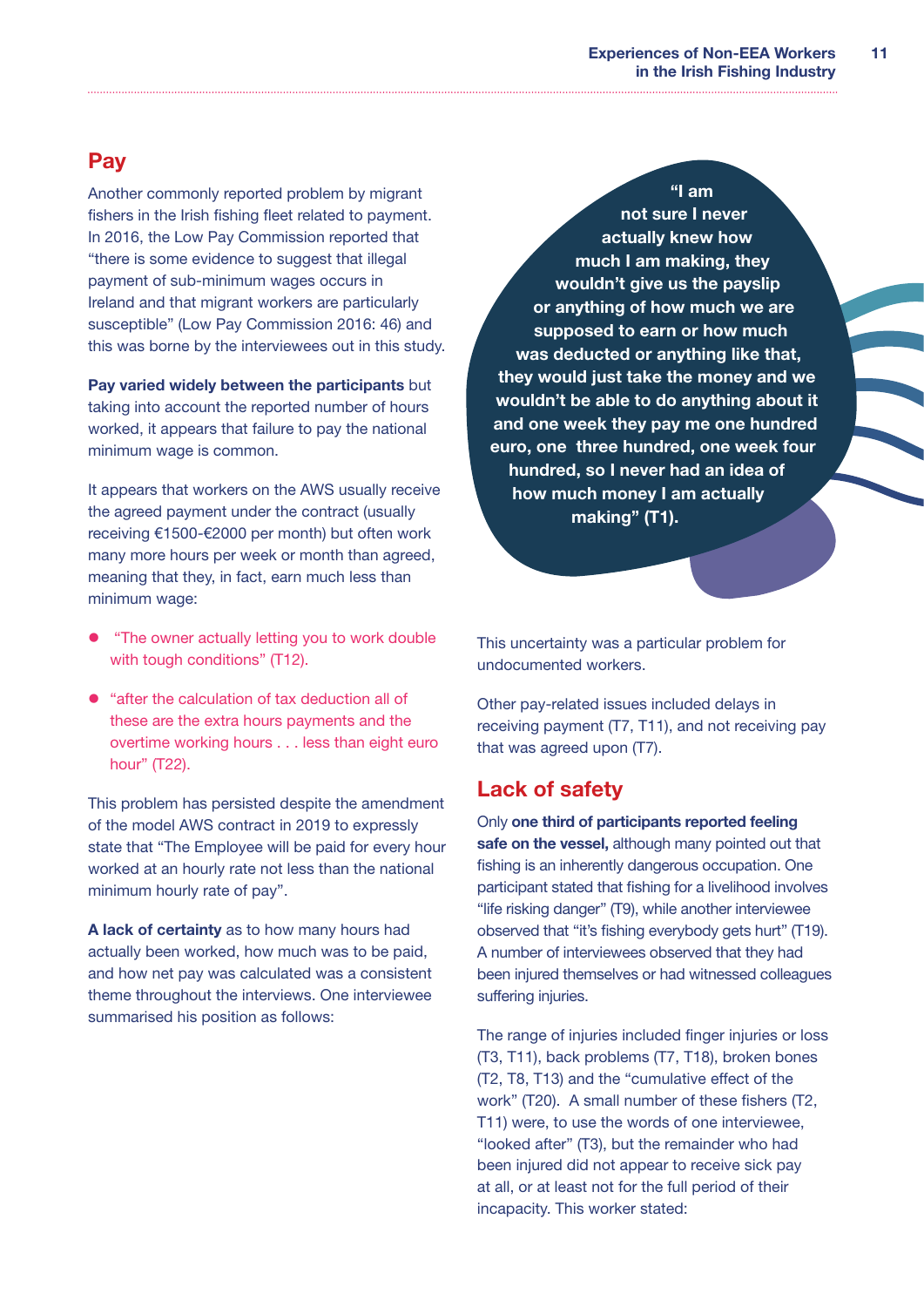<span id="page-15-0"></span>I try to keep myself as safe as possible, but then… I had an accident on the boat … and I got injured very badly and the owner of the ship they didn't care about me, they didn't offer me compensation or anything (T3).

Furthermore, previous studies have highlighted that migrant workers continue to work without any sick leave whilst suffering from severe injuries caused at work (Pajnik 2016: 166) and a similar scenario was outlined by one participant in this study who could not 'handle' the work due to a severe back problem but was "obliged to do so because he needed to live" (T18). This phenomenon is not particular to the Irish fishing fleet. Participants in a Malaysian study revealed that "employers often believe that workers are faking illness, and as such do not provide paid sick leave" (Loganathan 2019), while non-payment of sick leave has been noted elsewhere in other sectors, such as live-in care work, where one study found that 79% of study participants did not get paid sick days (Green and Ayalon 2018).

### Immigration Status

Immigration status was a key concern of most participants. Many of the fishers interviewed have been in Ireland for a long period of time: half the participants had been in Ireland for 10 years or more.

Despite this, just two of the interviewees were living in Ireland under a long-term, secure immigration status (Stamp 4). The other interviewees still have a precarious one-year renewable status under the AWS (10) or are undocumented (8). A number of participants reported that they had received Stamp 1 residence permissions at Garda stations without having an AWS permission in place (4).

In practice, the undocumented workers were in a variety of situations: the majority had been working with an AWS permission which was not renewed for various reasons, including dismissal and injury.

## Atypical Working Scheme

Participants reported very few positive aspects of the AWS. One participant stated: "the only benefit of it is that they can go home and see their families, but other than that no it's not good" (T8), while another observed that "this system now it's not for the people just made for owners only, for owners, it's good for them, it's not for us" (T11). One participant summed up the effect of the AWS as follows:

"the money wasn't enough for working on this boat and the only reason I stayed with them is because they kept on telling me they would sort the contract for me and I wanted the contract as soon as possible so I could go and see my family. I stayed for ... months not getting paid".

AWS permit-holders expressed the view that they had endured the conditions of the AWS in the hope that they could obtain a long-term residence status after 5 years. Some workers said that they had been assured by their employer that they would receive a Stamp 4 after 5 years but that this was not materialising for them (T4, T14). Stamp 4 status was perceived to offer the employee more power, including over working hours and to change employer, and would allow working on a 'share' basis which would result in better pay (T19, T14, T11). One participant noted: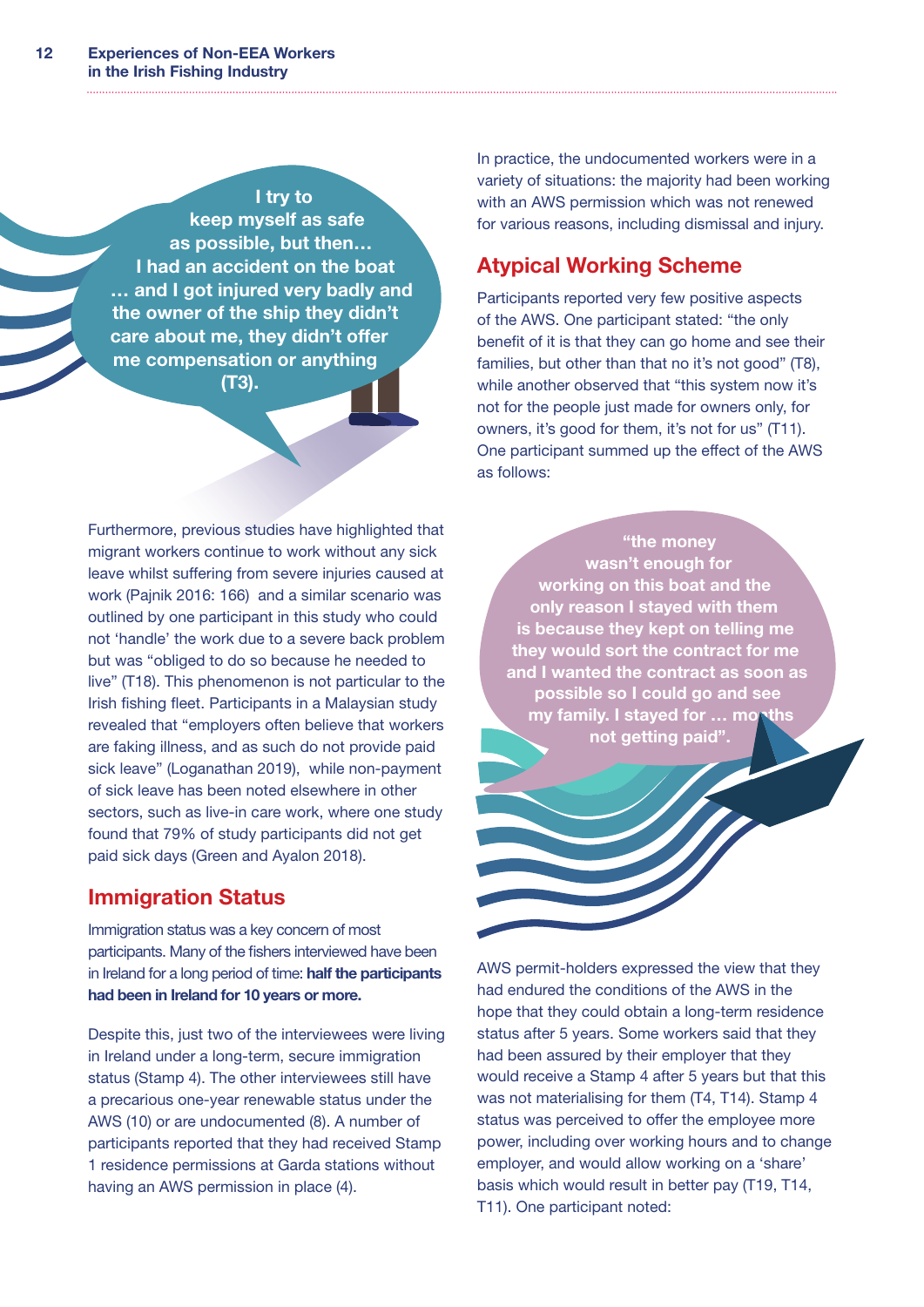and decoupled from the perceived control of the employer, would allow them to move employer more easily (T5, T14, T15).

<span id="page-16-0"></span>"there is only one point and we have been working here for five years, we pay taxes, we work full-time, so why we can't take stamp 4, it is now our problem is different from employer, previously yes it was with the employer, but now it is about the system, how can I get stamp 4?" (T14).

"workers should be free, not controlled by the working permit and stamp 1, because this permit controls them" (T22).

Although the AWS allows for a change of employer if a new contract of employment is entered into, this possibility does not often seem to be available to workers in practice. The prevailing understanding among those interviewed was illustrated by the comment that: "when you have a stamp one you are stuck with one company, when I get my stamp four I can move around to different companies" (T5). Throughout the interviews, there was reference to the fact that if you left an employer, others would think that you are a troublemaker and would not employ you.

### Undocumented

Undocumented workers wished to regularise their position to allow them to enjoy better pay and conditions, and to allow them to travel to their country of origin (T19). Workers felt that "the long process of these documents" (T19) put employers off, while another felt: "they don't want to give him the stamp so he would be able to not speak up more" (T2).

## Workers' proposals for change

When asked what they would change to make conditions better for workers, the vast majority of interviewees focused on immigration issues. A number of interviewees suggested that a flexible immigration status, easily renewable

## Racism and discrimination

Participants reported two main issues under the umbrella of racism and discrimination: (1) racist verbal abuse and harassment; and (2) inequalities in pay.

In addition to the economic threats and "miserable conditions" (T12), over half of the participants were subjected to racial and verbal abuse on fishing vessels. The "connection between exploitation and racism is complex" (MRCI 2012: 19) but certain boat owners and captains were reported to be "very racist" (T20, T17).

One interviewee revealed that the "the head of the ship was very racist he wouldn't let us pray or fast or anything like that and this was always causing problems" (T1). An employee's religious observances are usually none of an employer's business, but this participant stated that this particular captain 'doesn't allow Halal food onboard of the ship".

However, it appears that this type of racist abuse was not the preserve of the boat owners or the captains. One worker, for instance, noted that there was 'also racism from other members of the crew' and that this tended to be only aimed at 'specific nationalities' (T3). Of course, it is not uncommon that 'coming from a particular national or ethnic background can constitute grounds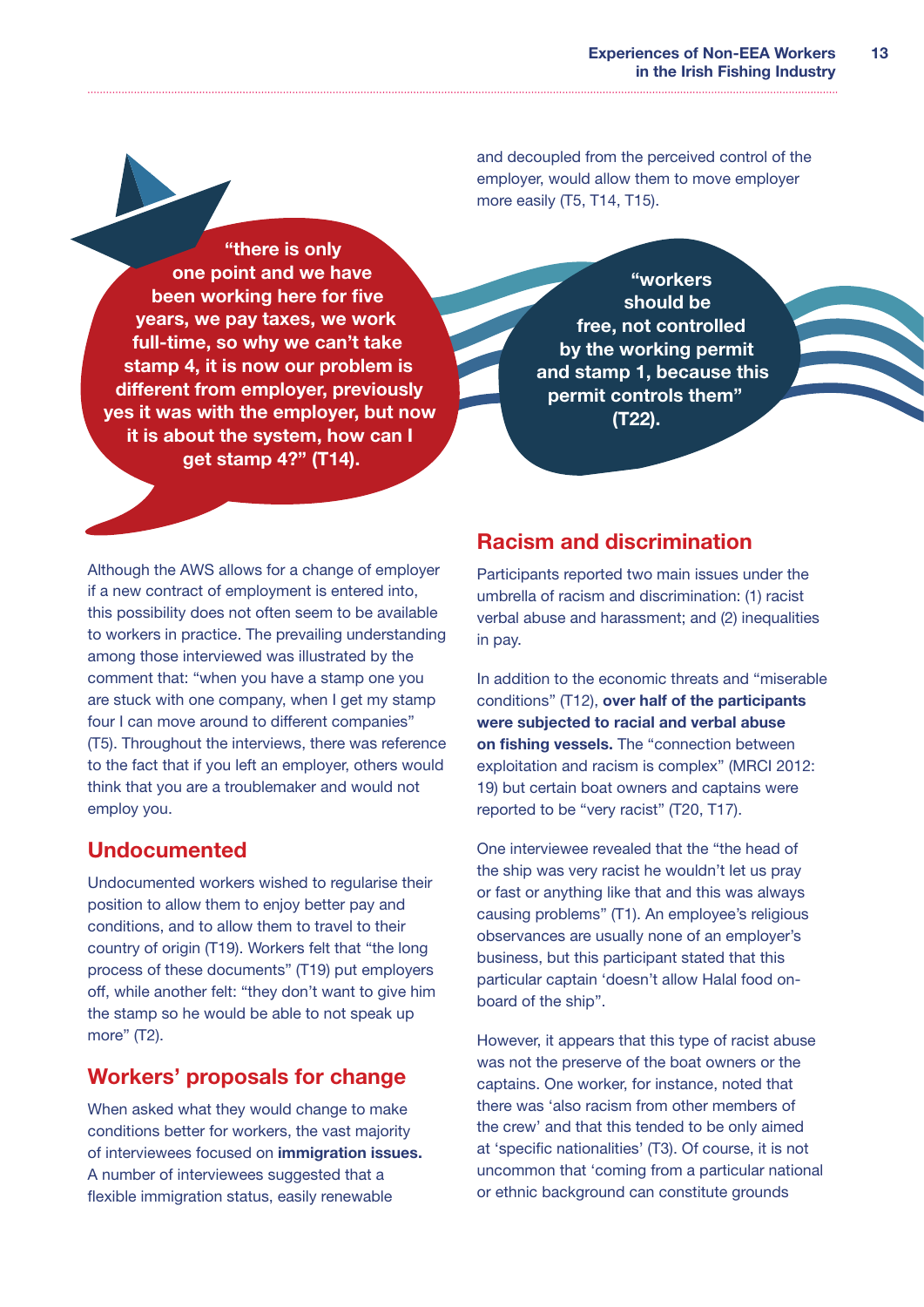<span id="page-17-0"></span>for discrimination' (Berket 2015: 366), but the experiences of these fishermen clearly reinforce the findings of the Migrant Rights Centre of Ireland's 2012 study, *Accessing Redress for Workplace Exploitation: The Experience of Migrant Workers,* which found that migrant workers in Ireland often suffer racial discrimination and harassment (Barrett and McCarthy 2007; Turner 2010).

Ten workers described being paid less than others on the boat performing the same work, particularly Irish and EU citizens. One worker stated that that Irish fishers made "more money" than him (T16), while another interviewee reported that he was "getting a lot less money than the other European workers" (T5).

For those on the AWS, the reason put forward for this was the contract: those who were working for a 'share' of the catch (Irish and EU citizen colleagues, and even those with a Stamp 4 permission) earned much more than those who were paid a monthly rate and working extremely long hours (T3, T4, T8, T9). One fisher recalled that "I was getting paid well before the work permit but after the work permit everything changed" (T13).

It appears that undocumented workers were particularly vulnerable to unequal pay and treatment (T8). As one participant put it: 'it is obvious because we don't have papers very easy to fool us and give us a lot less than the others' (T9). Equally, it should be noted that not all fishers were treated differently (T13, T21), but it does seem that the experiences of migrant fishers in Ireland mirrors the experience of migrant workers in the construction and agriculture sectors in other jurisdictions where they receive the 'lowest salaries' and the 'worst work conditions' (Pajnik 2016: 166; Weishaar 2008).

### Inspection, Enforcement and Employment Claims

#### Inspection

GRETA's Guidance Note on preventing and combating trafficking in human beings for the purpose of labour exploitation states: "labour inspectors can play a crucial preventative, advisory and enforcement role in the fight against human trafficking" (GRETA 2020: 9). However, from the perspective of the participants in this study, inspection and enforcement of employment law are weak and ineffective.

Less than half of the interviewees recalled boats being inspected by the WRC or anyone else asking about work-related issues. One participant noted:

 $\alpha$ didn't get to see any of them, any inspectors, it could possibly be that he would send us off or get us busy with something while they come on-board, so we wouldn't know that they are here" (T1).

Those who had experienced inspections highlighted the challenges to directly engaging with inspectors or being frank about their conditions of work. Two workers were asked to hide during an inspection to avoid detection (T8, T3). In other cases, the inspectors "just talked to the captain" (T21), or the migrant workers perceived that the inspectors primary focus was employment permits. The process was described by one participant as follows:

#### "they

come now for you to ask, "you eating good and you sleeping good?" and you have to sign . . . everyone sign it, but this one is not happy and it's not true, but just sign it because you not like to lose the job" (T11).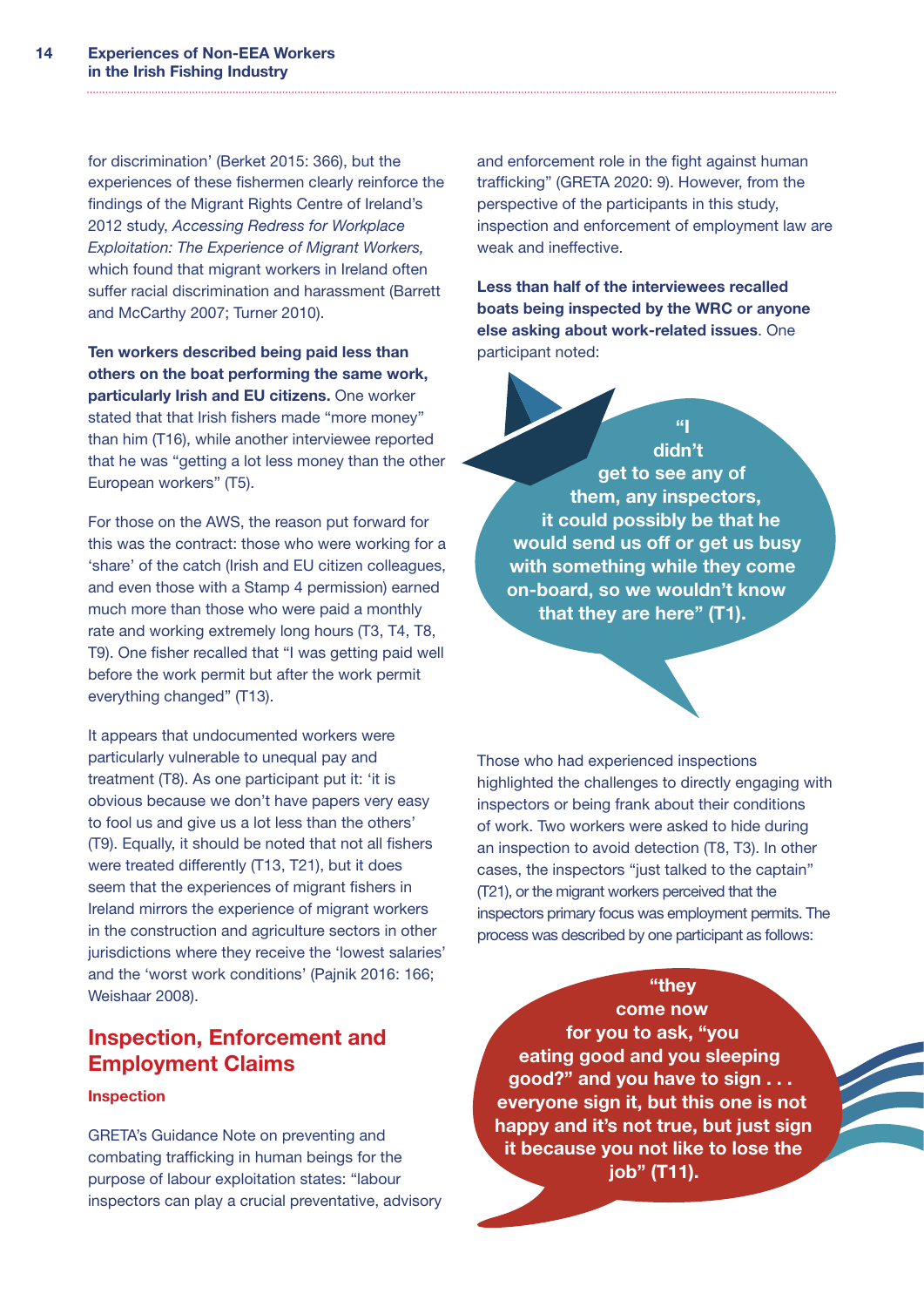The level of control exerted by employers makes it impossible for migrant workers to engage meaningfully with inspections.

In one instance, the worker noted that he and colleagues had reported bad treatment to inspectors but "they did nothing" (T14).

It is important to note that since March 2020, WRC inspections have been predominantly 'remote' desk-based inspections. It must be questioned whether remote inspections could be an effective means to investigate and detect contraventions or deficiencies impacting on migrant fishers, especially given the language barriers and social isolation experienced by some of these workers and that such inspections are by nature 'announced'. For this reason, the news that the WRC has resumed on-site inspections, in line with public health quidelines, is welcome (WRC Queries Relating to Non-EEA Workers, 2021). The MSO, which is responsible for monitoring compliance with working time regulation on fishing vessels, continued its practice of physical inspections during the pandemic period (MSO Queries Relating to Non-EEA Workers, 2021b).

#### Rights awareness and employment claims

Many interviewees appeared to be aware that their employment rights were being infringed. Of those currently working under the AWS, the majority (6) had received contracts translated into their native language.

However, over half the participants (14 in total) stated that they would not take a legal complaint against their employer, citing fears of losing their job (and therefore, their permit) or because of their precarious position as the holder of a one-year contract. One interviewee pointed out:

"I had an idea about my rights, but we couldn't do anything about them because we were scared that they would cancel our contract" (T1).

A small number (2 people) had spoken to solicitors in relation to employment issues or personal injuries but because of their undocumented status or the length of time that proceedings take, had decided not to pursue claims. In the experience of one worker who felt that he was underpaid:

"I did not go to any lawyer or solicitor or anything like that because they threaten me if anything happen or if I report anything they will cancel my papers" (T5).

All told, these fishers, akin to workers in other sectors and jurisdictions, "fear losing the job in which they are exploited" (Ollus 2016: 36).

#### Importance of language barriers

Interviewees reported a significant language barrier which affected their capacity to engage with inspectors and lawyers, as well as their employer. One worker stated:

"if I want to apply for something or to do my documents legally or to do any work or work, so I don't have solicitor or I don't know any lawyer. Yeah, so my English is not good enough to communicate and explain what, what I can do. So what should I do in this case?" (T15).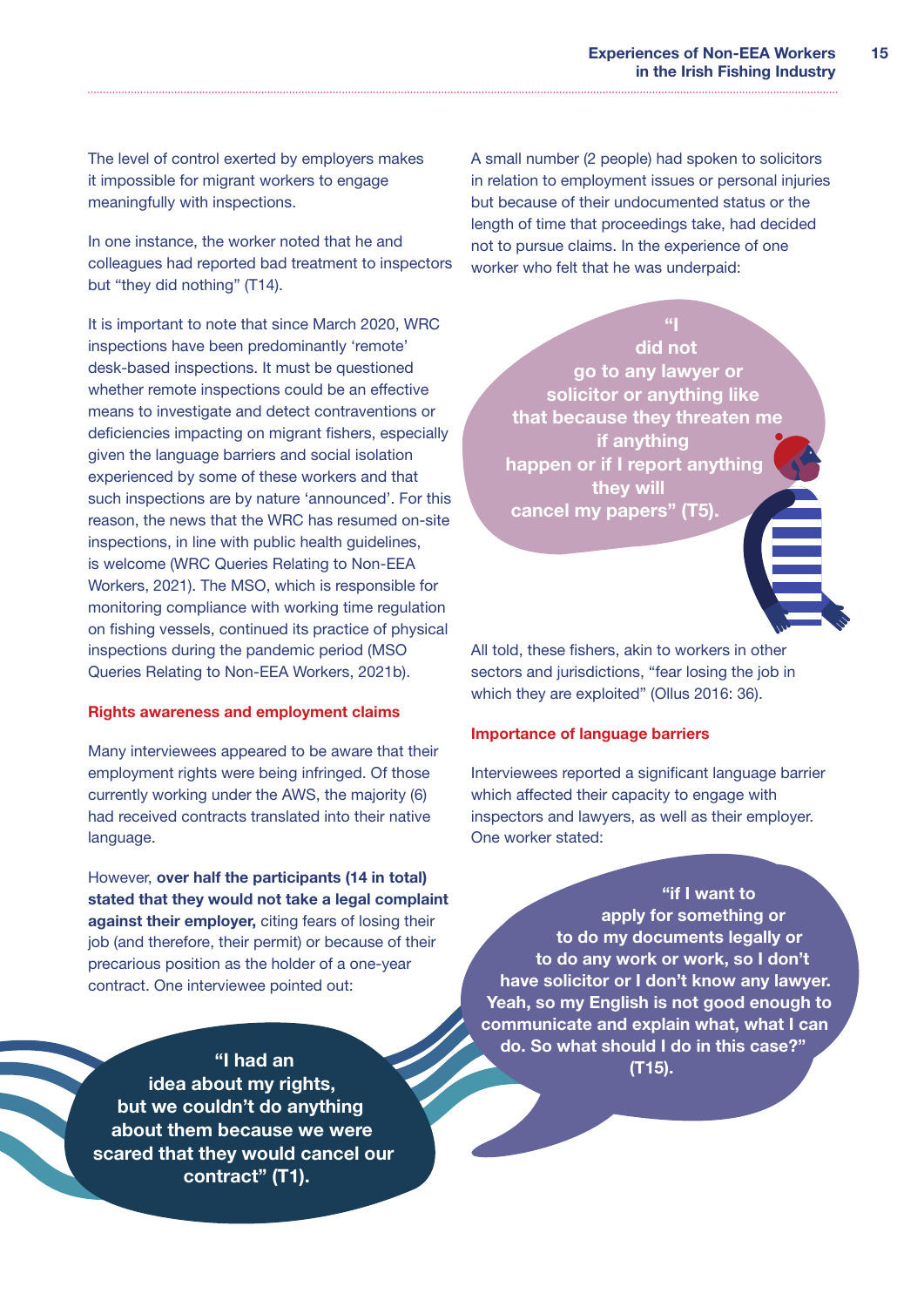<span id="page-19-0"></span>One of the interviewees pointed out that it is difficult to convey your point through an informal translator (T3).

In this context, the interpretation practices used by official bodies take on a heightened importance. The WRC has noted that as most WRC inspections are unannounced and at short notice outside working hours, "it is neither practical nor cost effective to engage interpreters to accompany inspectors" on such inspections (WRC Queries Relating to Non-EEA Workers, 2021). Inspectors do have access to interactive translation technologies and telephone translation services and the WRC notes that inspectors do not, in general, encounter any significant difficulties from a language perspective.

## 5. Human Trafficking and Forced Labour

International research has shown that there are many barriers to the effective identification of fishers as victims of human trafficking. As well as the historical exclusion of men from the narrative of the phenomenon of human trafficking, in the case of fishers, "Their relative autonomy, and the context of their labor exploitation in a fragmented, global industry, constitute a trafficking experience that is not easily represented by the definition enshrined in the *Palermo Protocol*" (Chantavanich 2020: 1). The question of consent often becomes an issue, with fishers consenting to the original conditions of work, not knowing how bad they will be in practice. In Ireland, there have been 35 suspected victims of trafficking identified in the fishing industry to date, with 23 of these identified in 2018.

While human trafficking was not the primary focus of this research, the interviews highlighted a number of important trafficking-related issues. As discussed in Section 3, the spectrum of working conditions reported included severe violations such as withholding of wages; being forced to perform additional unpaid work-related tasks; and having work purposely destroyed so that the task would have to be performed again (T1). The use of deception and coercion as means of control also emerged strongly from the experiences of some workers.

In relation to **deception**, many of the workers in this study found the conditions different to what they had anticipated or had been promised. A number of workers were falsely promised that their immigration situation would be regularised by the employer (T7 and T8). One worker reported being promised that he would be paid for six or seven days but then was paid for two or three (T2), and another stated: "sometimes for example he tells you that he's going to give me one thousand euro and at the end he gives me two hundred euro" (T18). One fisher stated that he thought he was "going to be working limited hours', but on arrival in Ireland he found out that he had to 'work for long hours maybe all day and night and not that much income" (T22). As one participant summarised:

"I know many people who would be told yes you will work on our ship, we will do your documents for you, we will be paying taxes on your behalf and then they find out that they are not actually registered" (T1).

The use of **coercion** as a means of control centred around threats to refuse to pay the worker, to dismiss the worker, or to cancel or refuse to renew work permits. A number of workers also described being asked to hide fish, in contravention of quota rules (T1, T8, T23). In its 2017 evaluation of Ireland, GRETA welcomed the AWS in principle, but also noted that it created a dependency on the employer for the related visa application and asked the Irish authorities to review the application of the AWS with a view to ensuring that it contains sufficient safeguards against trafficking and exploitation of fishermen (GRETA 2017: 26). This research clearly indicates that existing safeguards are not sufficient. The dependence of the worker on the employer for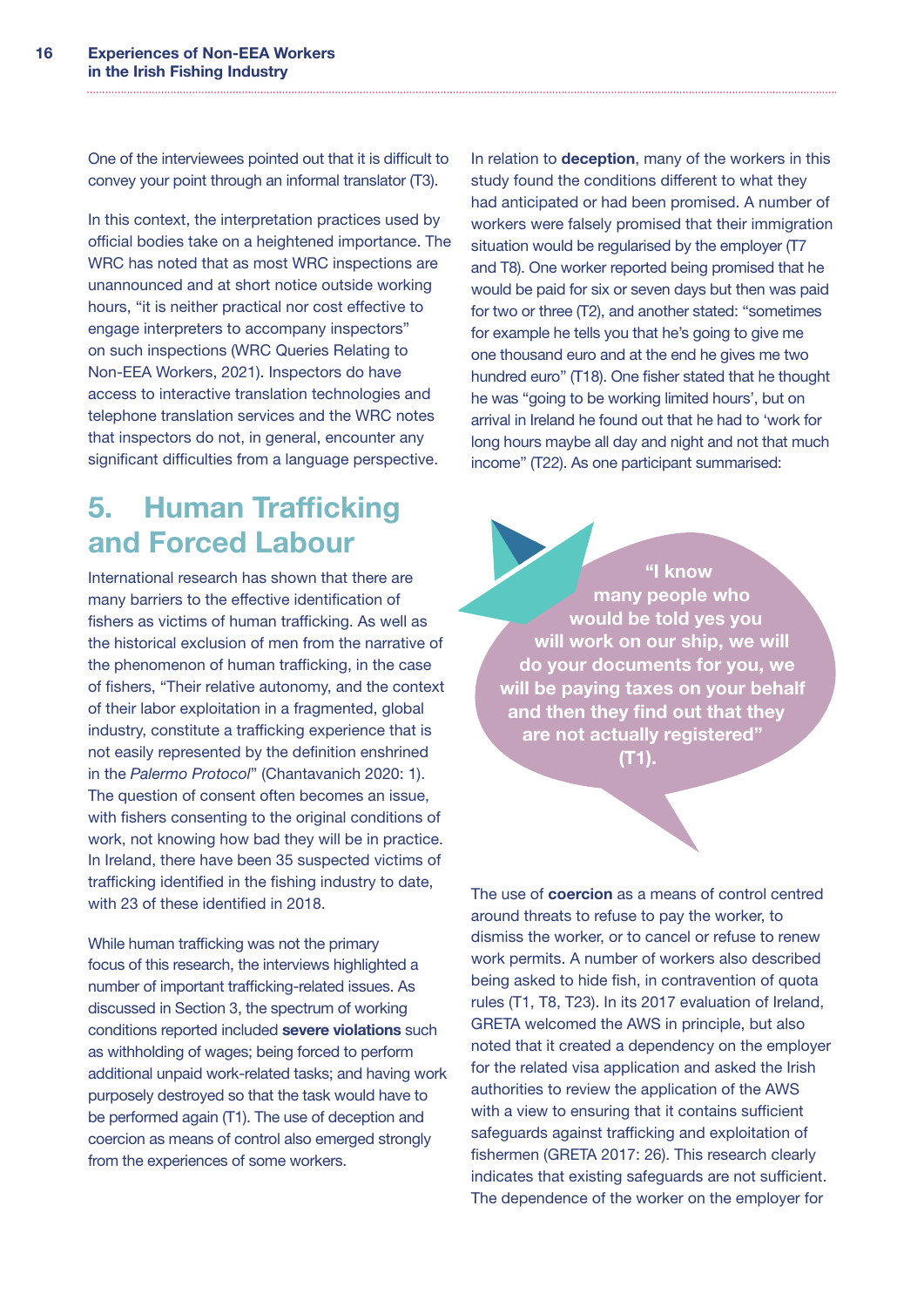the initial permit and its annual renewal creates a power imbalance which can be used to exploit and threaten workers, forcing them to accept excessive working hours and rates of pay far below minimum wage for hours worked.

The level of control was captured by some participants as follows:

## "It's

like your visa into slavery" (T18).

"I had an idea about my rights, but we couldn't do anything about them because we were scared that they would cancel our contract" (T1).

"No violence, but. . . always like threatening me about if you don't work I will cancel your permit, so kind of threats in a different way" (T4).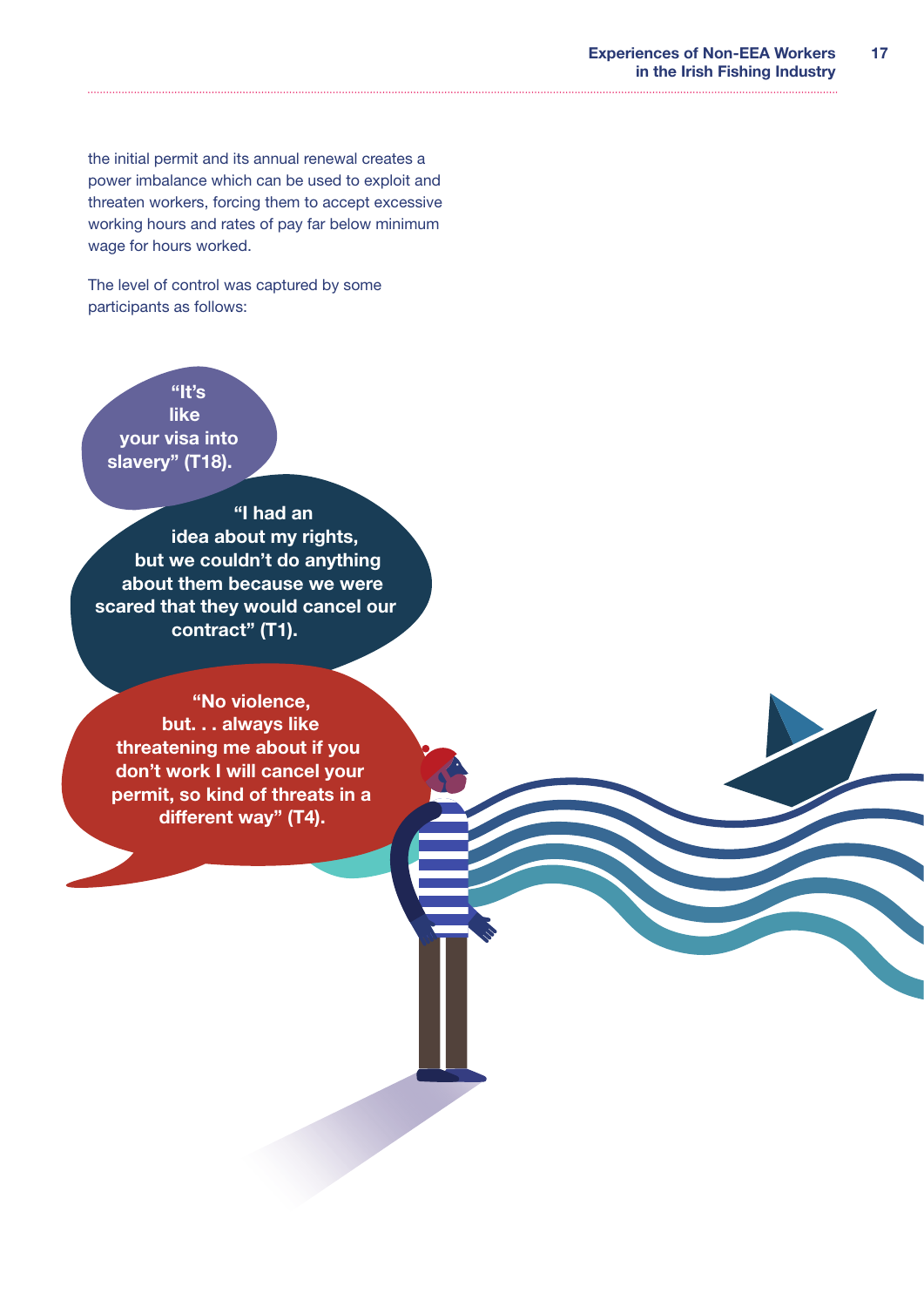## <span id="page-21-0"></span>6. Recommendations

Based on the findings set out above, we make the following practical recommendations:

- 1. Immigration-related recommendations (to be read together):
- Facilitate access for undocumented migrant fishers to the Department of Justice's planned regularisation scheme.
- Allow applications to vary Stamp 1 permission to Stamp 4 (in accordance with section 4(7) of the Immigration Act 2004) and expedite the consideration of such applications for variations of permission.
- 2. If the AWS is to be retained:
- AWS permits should be granted for the sector rather than tied to an individual employer.
- Review and overhaul the model contract used in the AWS - it still does not fit with industry practices and appears to be breached in almost every case (especially in relation to working hours and pay), leading to pay inequality on vessels.
- 3. The Workplace Relations Commission (WRC) and the Marine Survey Office of the Department of Transport (MSO) should perform more outreach work and speak directly to migrant fishers in private as a matter of course. Inspectors monitoring workplace conditions should be accompanied by trained interpreters when interviewing migrant crew.
- 4. Expedite the WRC obtaining jurisdiction over working time rules to ensure a co-ordinated approach to enforcement of work-related rights. In the interim period, the work of the MSO would appear to be relevant to human traffickingrelated issues and this could be more explicitly recognised.
- 5. Remove legal barriers to claiming employment rights. In particular, undocumented workers must be enabled to pursue employment claims: the existing mechanism introduced through section

4 of the Employment Permits (Amendment) Act 2014 is inadequate and should be reviewed and amended. In relation to back pay, this would align with Article 6 of the EU's Employers Sanctions Directive (Directive 2009/52/EC, which Ireland has not opted into).

- 6. The lack of a firewall between immigration and labour enforcement (both functions being performed by the WRC) is a long-running systemic issue which should be acknowledged.
- 7. Investigate and pursue the issue of undercrewing, which may lead to overwork for those on the vessels.
- 8. Consider an expanded role for non-governmental organisations in the sector who in practice support migrant workers to pursue complaints (ITF, MRCI, the Immigrant Council of Ireland (ICI) and FLAC) – e.g. give fishers who receive AWS permissions information about and contact details for such organisations, in a language which they understand.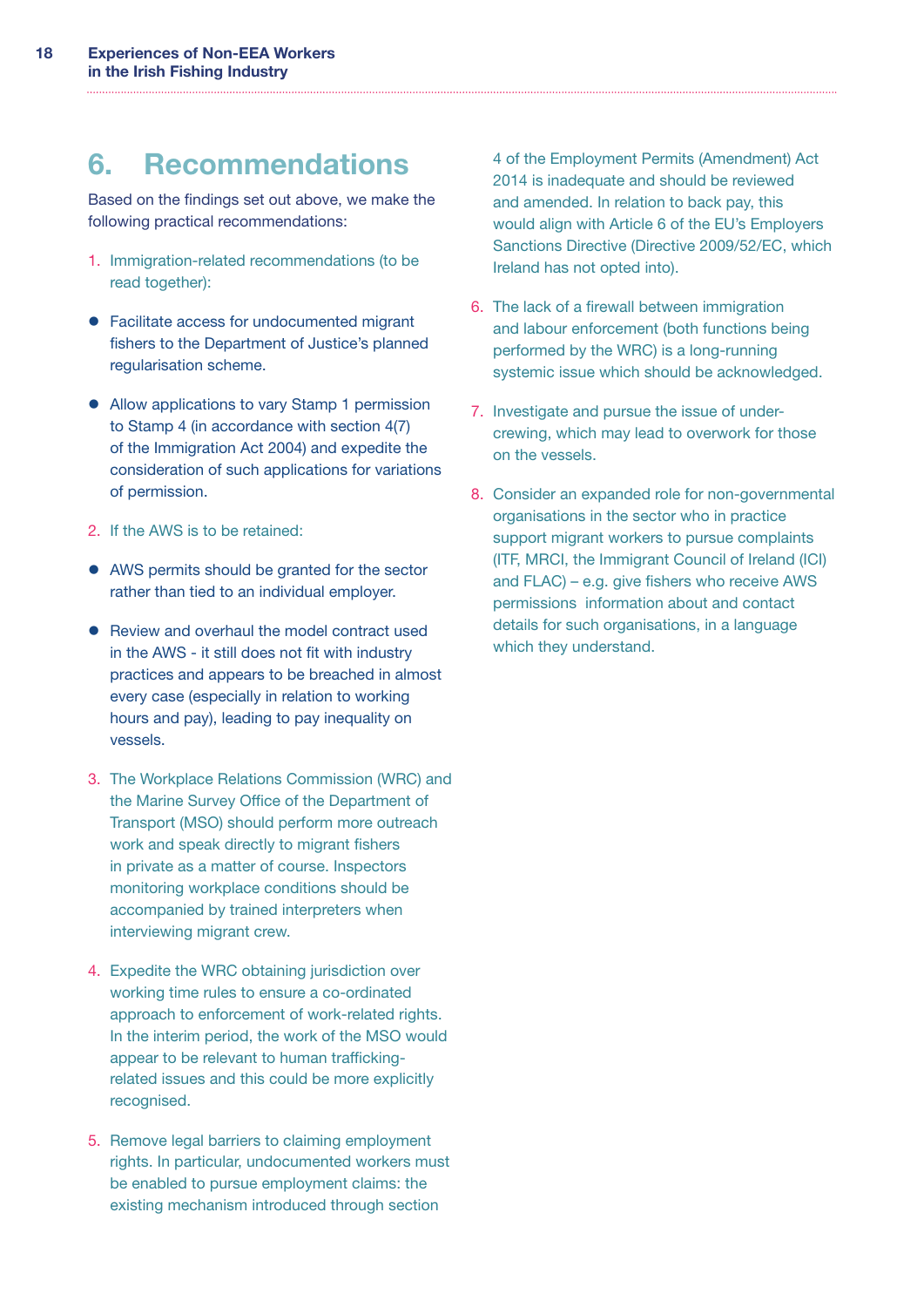## <span id="page-22-0"></span>**References**

Almalik, Mona, Kiger, Alice, and Tucker, Janet, '"What Did She Say? What Did She Say?" The Impact of Interpretation on Recruiting and Interviewing European Migrant Women in the United Kingdom' (2010) 9(3) *International Journal of Qualitative Methods* 252-269.

Barrett, Alan, and McCarthy, Yvonne, 'Immigrants in a booming economy: analysing their earnings and welfare dependence' (2007) 21(4) *Labour 789-808.* 

Beatty, Sasha, 'Justice by Proxy: Combatting Forced Labor in the Greater Mekong Subregion by Holding U.S. Corporations Liable' (2016) 49 *Vanderbilt Journal of Transnational Law* 1109-1142.

Berket, Mariyana Radeva, 'Labour exploitation and trafficking for Labour exploitation- trends and challenges for policy-making' (2015) 16 *ERA Forum* 359-377.

Chantavanich, Supang, Laodumrong, Samarn, and Stringer, Christina, 'Under the Shadow: Forced Labour Among Sea Fishers in Thailand' (2016) 68 *Marine Policy* 1-7.

Chuang, Janie A., 'Exploitation Creep and the Unmaking of Human Trafficking Law' (2014) 108(4) *American Journal of International Law* 609-649.

Department of Justice and Equality; Department of Transport, Tourism and Sport; Department of Business, Enterprise and Innovation; Department of Agriculture, Food and the Marine; and the Workplace Relations Commission, 'Joint Press Statement: Agreement reached in mediation on the scheme for employment for non-EEA fishers in parts of the Irish sea-fishing fleet' (2019) http://www.justice.ie/en/JELR/Pages/ PR19000123 accessed 24 September 2021.

Department of Justice Press Release, 'Statement in relation to the Trafficking in Persons Report 2020' (26 June 2020) https://www.gov.ie/en/press-release/4d124-statement-in-relation-to-the-trafficking-in-personsreport-2020/ accessed 24 September 2021.

Department of Justice Press Release, 'Department of Justice disappointed Ireland's ranking not upgraded in latest 'Trafficking in Persons' Report' (1 July 2021) http://www.justice.ie/en/JELR/Pages/PR21000165 accessed 24 September 2021.

Food and Agriculture Organisation of the United Nations, *The State of World Fisheries and Aquaculture: Contributing to Food Security and Nutrition for All 2016* (UNFAO, 2016).

Green, Ohad and Ayalon, Liat, 'Violations of workers' rights and exposure to work-related abuse of livein migrant and live-out local home care workers – a preliminary study: implications for health policy and practice' (2018) 7(1) *Israel Journal of Health Policy Research* 32.

GRETA, *Human Trafficking for the Purpose of Labour Exploitation: Thematic Chapter of the 7th General Report on GRETA's Activities (covering the period from 1 January to 31 December 2017)* (Council of Europe, 2019).

Inter Departmental Government Task Force, *Report of the Government Task Force on non-EEA Workers in the Irish Fishing Fleet, December 2015* (2015).

International Labour Organisation, *Caught at Sea: Forced Labour and Trafficking in Fisheries* (ILO, 2013).

International Labour Organization, *Fair Migration: Setting and ILO Agenda* (ILO, 2014).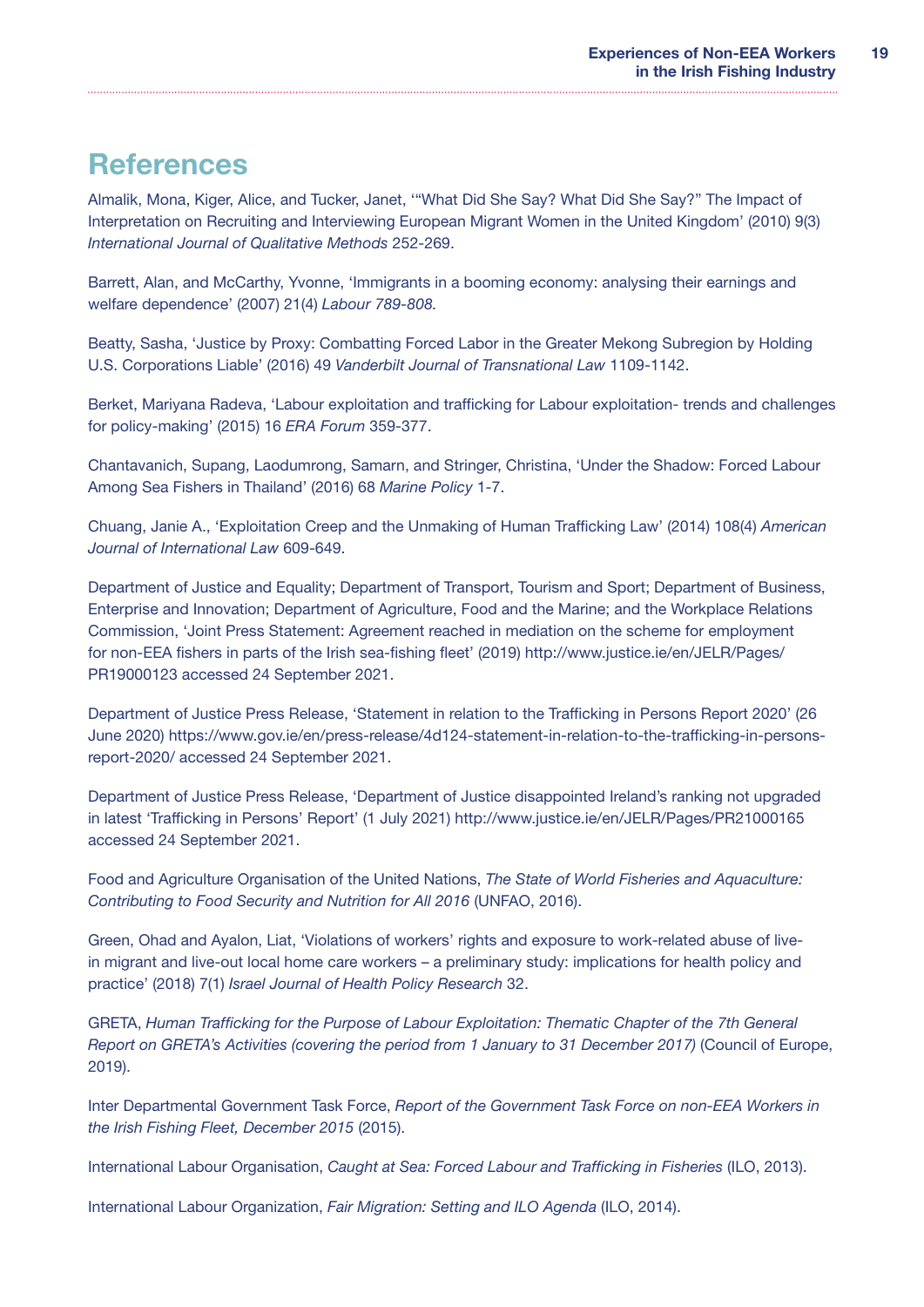Joint Committee on Business, Enterprise and Innovation, 'The situation of non-EEA crew in the Irish Fishing Fleet under the Atypical Worker Permission Scheme' (November 2017), https://data. oireachtas.ie/ie/oireachtas/committee/dail/32/joint\_committee\_on\_business\_enterprise\_and\_innovation/ reports/2017/2017-12-14\_report-the-situation-of-non-eea-crew-in-the-irish-fishing-fleet-under-the-atypicalworker-permission-scheme\_en.pdf accessed 24 September 2021.

Jones, Estelle, Botterill, Katherine, Chikwama, Cornilius, Caveen, Alex, and Gray, Tim, 'Pay Gaps Between Domestic and International Fishers: an Economic or Ethical Issue?' (2020) 19 *Maritime Studies* 15.

Lawrence, Felicity, McSweeney, Ella, Kelly, Annie, Heywood, Mat, Susman, Dan, and Kelly, Chris, 'Revealed: trafficked migrant workers abused in Irish fishing industry' The Guardian (2 November 2015). https://www. theguardian.com/global-development/2015/nov/02/revealed-trafficked-migrant-workers-abused-in-irishfishing-industry accessed 24 September 2021.

Loganathan, Tharani, Rui, Deng, Ng, Chiu-Wan and Suyin Pocock, Nicola, 'Breaking down the barriers: Understanding migrant workers' access to healthcare in Malaysia' (2019) 14(7) PLOS One e0218669.

Low Pay Commission, *Recommendations for the National Minimum Wage* (July 2016).

Mandate of the Special Rapporteur on the human rights of migrants; the Special Rapporteur on contemporary forms of racism, racial discrimination, xenophobia and related intolerance; the Special Rapporteur on contemporary forms of slavery, including its causes and consequences; and the Special Rapporteur on trafficking in persons, especially women and children (12 February 2019) https:// spcommreports.ohchr.org/TMResultsBase/DownLoadPublicCommunicationFile?gId=24331 accessed 24 September 2021.

Marine Survey Office, Statistics relating to Queries Relating to Non-EEA Workers in the Irish Fishing Fleet / Organisation of Working Time on Irish Fishing Vessels received from Maynooth University (25 August 2021a).

Marine Survey Office, Queries Relating to Non-EEA Workers in the Irish Fishing Fleet / Organisation of Working Time on Irish Fishing Vessels (25 August 2021b).

Migrant Rights Centre of Ireland, 'Left High and Dry: The Exploitation of Migrant Workers in the Irish Fishing Industry' (11 December 2017) https://www.mrci.ie/2017/12/11/left-high-and-dry-the-exploitation-ofmigrant-workers-in-the-irish-fishing-industry/ accessed 24 September 2021.

Migrant Rights Centre Ireland, 'MRCI Submission to Joint Committee on Business, Enterprise and Innovation on General Scheme of the Employment Permits (Consolidation and Amendment) Bill November 2019' (27 November 2019) https://www.mrci.ie/2017/12/11/left-high-and-dry-the-exploitation-of-migrantworkers-in-the-irish-fishing-industry/ accessed 24 September 2021.

Murphy, Clíodhna, Doyle, David M., and Murphy, Muiread, ''Still Waiting' for Justice: Migrant Workers' Perspectives on Labour Exploitation in Ireland' (2020) 49(3) *Industrial Law Journal* 318.

Ollus, Natalia, 'Forced Flexibility and Exploitation: Experiences of Migrant workers in the Cleaning Industry' (2016) 6(1) *Nordic Journal of Working Life Studies* 25-45.

Parliamentary Question, Dáil, 16 June 2021, Question Number(s): 204, 205, Question References (s): 32146/21, 32147/21.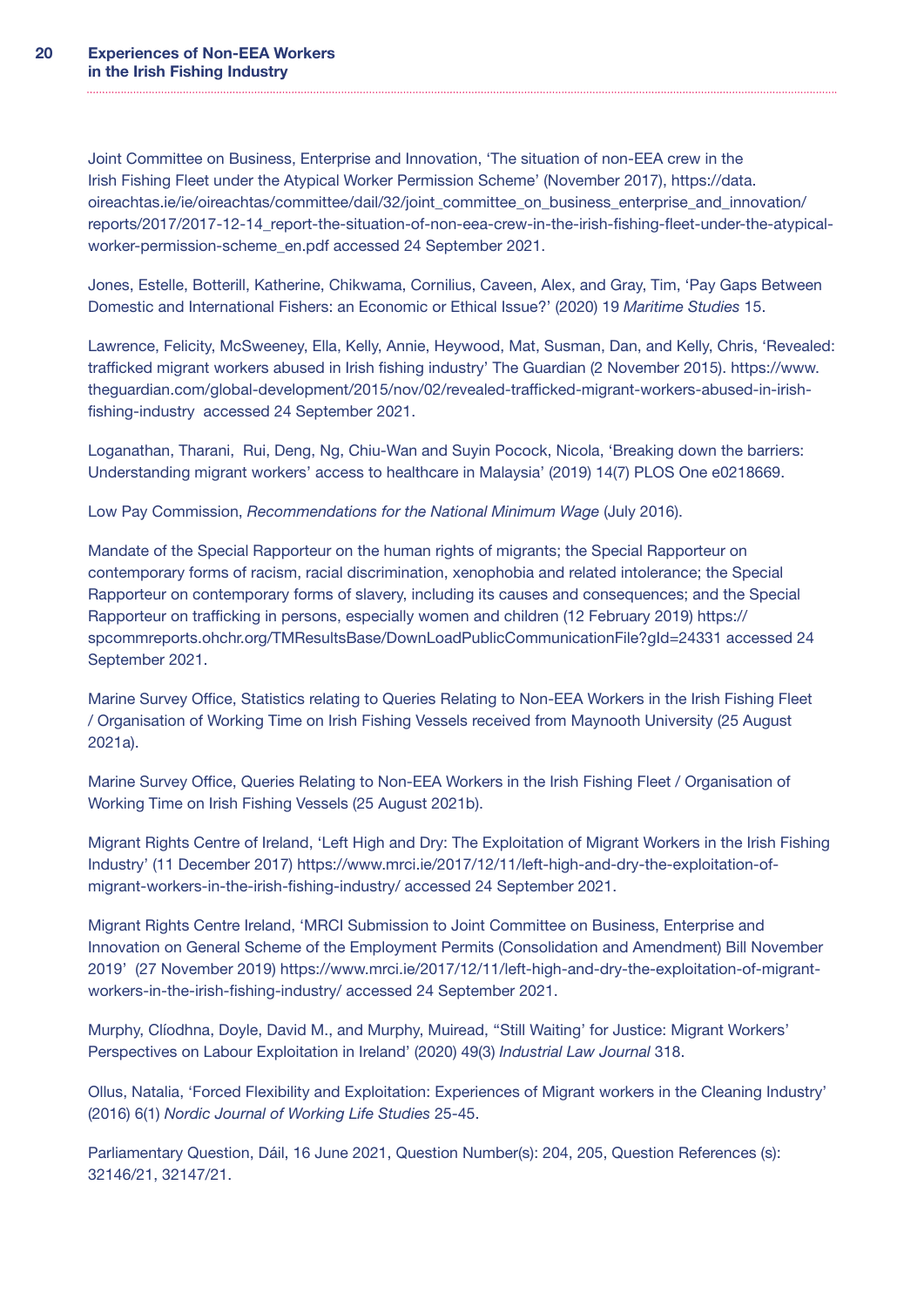Parliamentary Question, Dáil, 13 July 2021, Question Number(s): 543, 544, 545, 546, Question References (s): 32146/21, 32147/21, 37345/21, 37351/21.

Pajnik, Mojca, ''Wasted precariat': Migrant work in European societies' (2016) 16(2) *Progress in Development Studies* 159-172.

Stringer, Christina, Whittaker, D. Hugh, and Simmons, Glenn, 'New Zealand's turbulent waters: the use of forced labour in the fishing Industry' (2016) 16(1) *Global Networks* 3-24.

Turner, Thomas, 'The jobs immigrants do: issues of displacement and marginalization in the Irish labour market' (2010) 24(2) *Work, Employment and Society* 318-336.

US Department of State, *Trafficking in Persons Report* (June 2020).

US Department of State, *Trafficking in Persons Report* (June 2021).

Weishaar, Heide B., 'Consequences of international migration: A qualitative study on stress among Polish migrant workers in Scotland' (2008) 122(11) *Public Health* 1250-1256.

Williamson, Deanna L., Choi, Jaeyoung, Charchuk, Margo, Rempel, Gwen R., Pitre, Nicole, Breitkreuz, Rhonda, and Kushner, Kaysi E., 'Interpreter-facilitated cross-language interviews: a research note' (2011) 11(4) *Qualitative Research* 381-394.

Workplace Relations Commission, Queries Relating to Non-EEA Fishers in the Irish Fishing Fleet (26 July 2021).